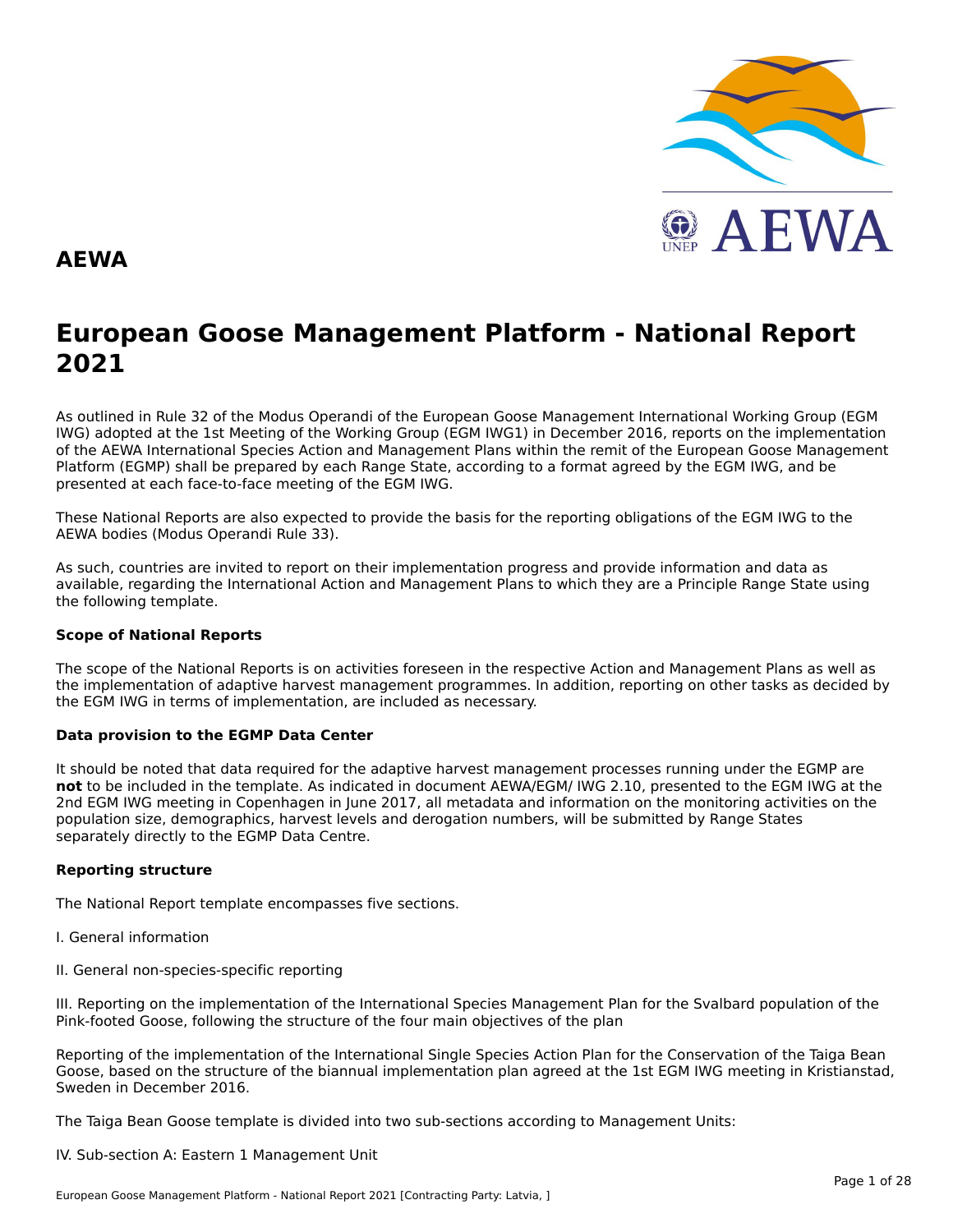V. Sub-section B: Western and Central Management Units

**Please note that country-specific questions are indicated (see bold text in square brackets under the questions)** and only need to be answered by the respective countries.

#### **Deadline for submission**

The final deadline for submission of the National Reports to the Secretariat is set for **Friday 30 April 2021.**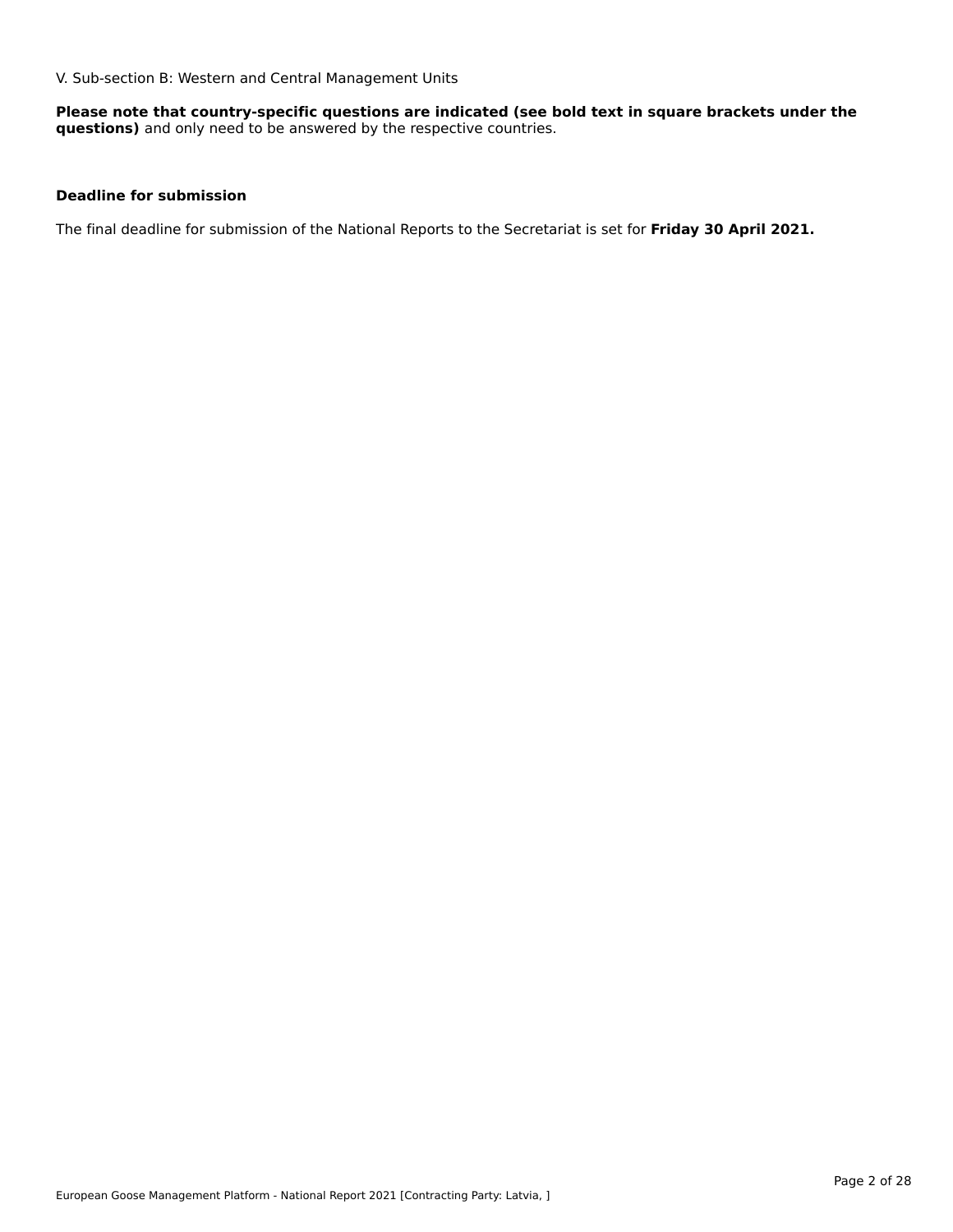#### **I. General information**

#### **To be completed by all Range States**

Name of reporting country››› Latvia

# **Designated National EGMP Administrative Authority**

Full name of the institution ››› Ministry of Environmental Protection and Regional Development

Name and title of the head of institution ››› State Secretary Edvins Balsevics

Mailing address - Street and number ››› Peldu iela 25

P.O. Box››› -

Postal code ››› LV1494

City ››› Riga

**Country** ››› Latvia

Telephone ››› +371 67024533

E-mail››› pasts@varam.gov.lv

Website››› www.varam.gov.lv

### **Designated National Government Representative (NGR) for EGMP matters**

Name and title of the NGR ››› Vilnis Bernards

Affiliation (institution, department) ››› Nature Protection Department 222 Nature Protection Department<br>Ministry of Environmental Protection and Regional Development

Mailing address - Street and number ››› Peldu iela 25

P.O. Box››› -

Postal code››› LV-1494

City ››› Riga

Country››› Latvia

**Telephone** ››› +371 67026524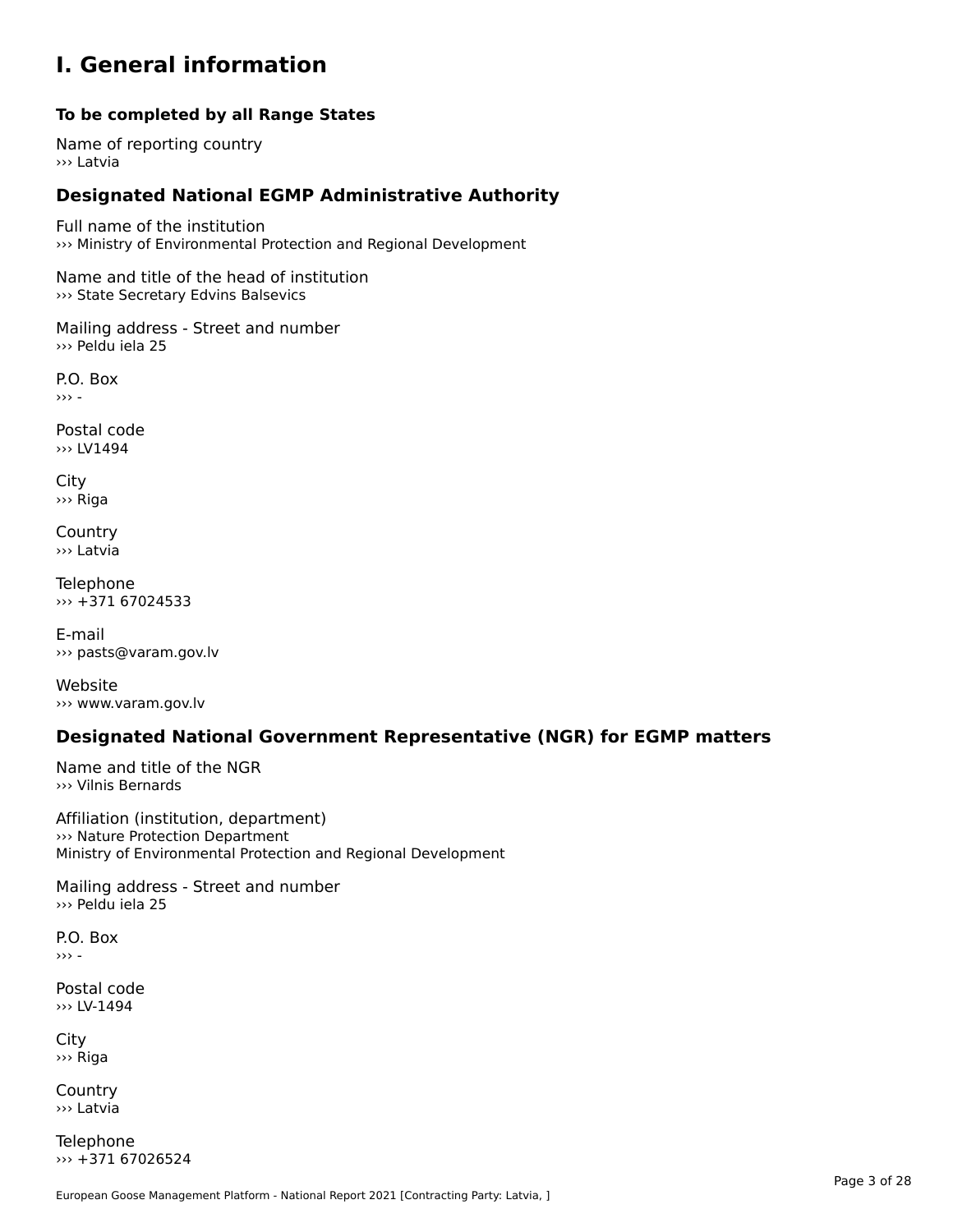E-mail››› vilnis.bernards@varam.gov.lv

Website››› www.varam.gov.lv

# **Additional designated National Government Representative (NGR) for EGMP matters (if available)**

Name and title of the NGR››› Ilona Mendziņa

Affiliation (institution, department) ››› Nature Protection Department Ministry of Environmental Protection and Regional Development

Mailing address - Street and number ››› Peldu iela 25

P.O. Box ››› -

Postal code››› LV-1494

City ››› Riga

**Country** ››› Latvia

Telephone ››› +371 67026432

E-mail››› ilona.mendziņa@varam.gov.lv

Website ››› WWW.varam.gov.lv

# **Designated National Expert (NE) for EGMP matters**

Name and title of the NE ››› Dr Oskars Keišs

Affiliation (institution, department)››› Institute of Biology University of Latvia

Mailing address - Street and number ››› Jelgavas iela 1

P.O. Box››› -

Postal code ››› LV-1004

City ››› Riga

**Country** ››› Latvia

Telephone ››› +371 29236300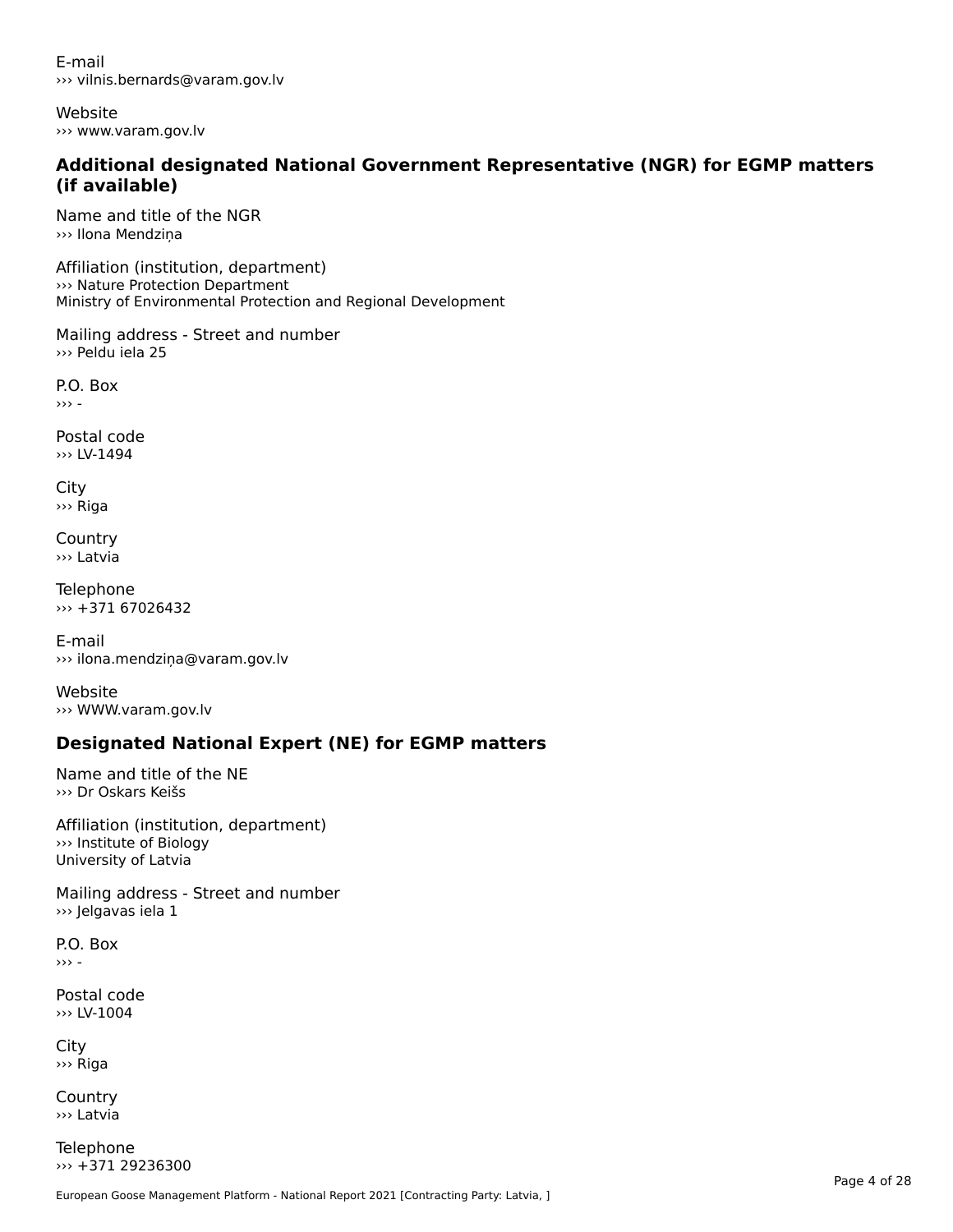E-mail››› oskars.keiss@lu.lv

Website››› https://lubi.lu.lv

# **Additional designated National Expert (NE) for EGMP matters (if available)**

Name and title of the NE ›››Affiliation (institution, department) Mailing address - Street and number  $\rightarrow$   $>$ P.O. Box ›››Postal code›››City ااب<br><< **Country**  $\rightarrow$   $>$ Telephone ›››E-mail›››Website

›››

#### **Other relevant institutions/entities/individual experts that have contributed to this report**report

Please insert information on any other relevant institutions/entities/individual experts that have contributed to this report ›››

#### **Additional information and comments (optional)**

Please insert additional information and comments ›››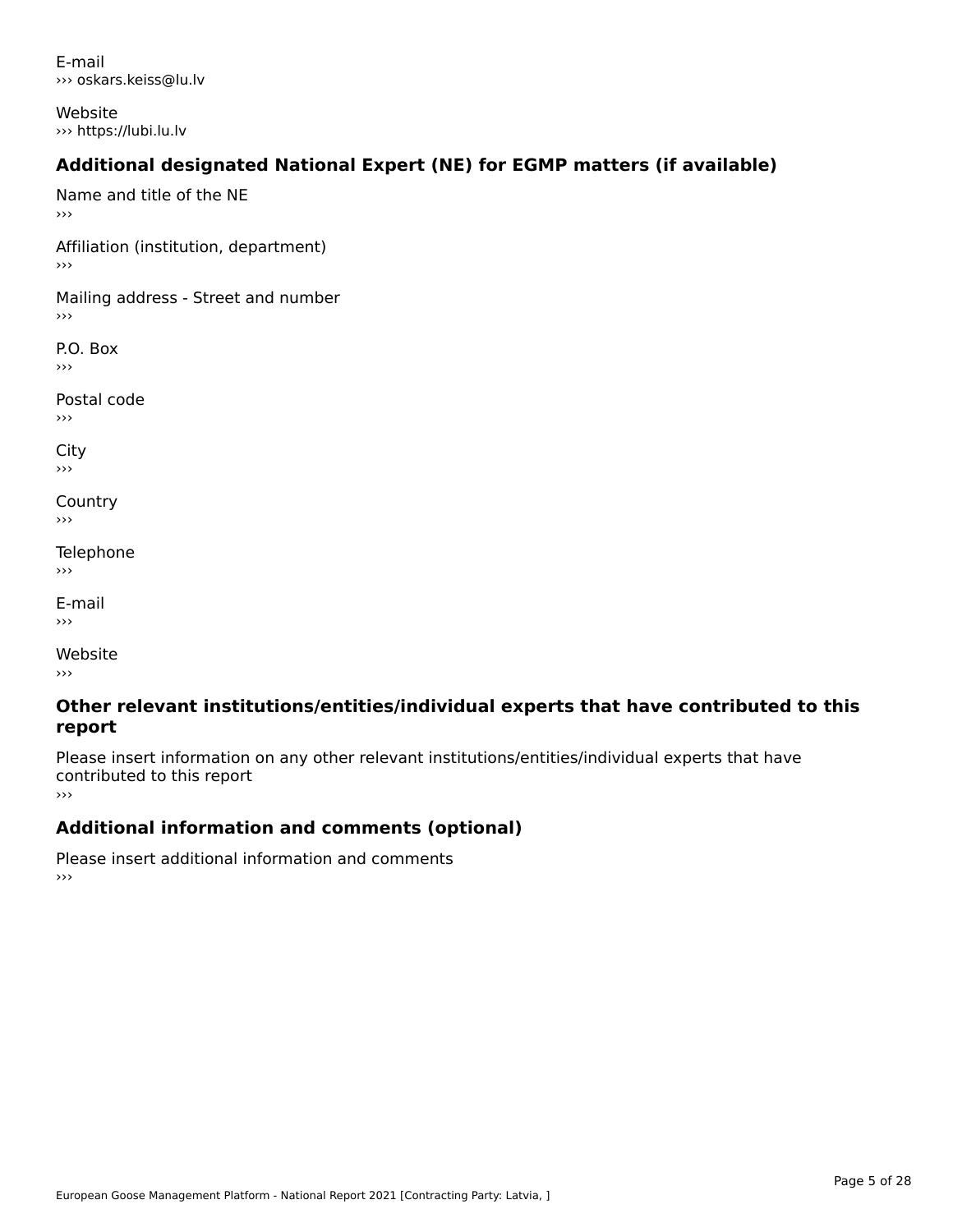#### **II. General non-species-specific reporting**

#### **To be completed by all Range States**

II.1. Are you monitoring the level of agricultural conflict (damage, complaints) with geese in your country n.i. Are you monitoring the lever or agricultural connict (damage, complaints) with g<br>on national (centralized for the entire country), regional(sub-national) or local level?

(PfG ISMP p.33, Objective II  $(4+5)$ ) ∪ ISMIT p.55, Objective<br>Please select only one option ☑ No☐ Not relevant

Please indicate the level:

Possibility for multiple options  $\Box$  National (centralized for the entire country)  $\Box$  Regional (sub-national)

☐ Local

#### **National (centralized for the entire country) monitoring**

Please provide details on the national monitoring methods, units, frequency and the coverage

Are these national activities species-specific? Please select only one optionPlease select only one option<br>□ Yes ים וכ<br>⊡ No

Please list the species

›››

#### **Regional (sub-national) monitoring**

Please provide details on the regional monitoring methods, units, frequency and the coverage

Are these regional activities species-specific? ∩ne these regional activ<br>Please select only one option □ Yes<br>□ No

Please list the species ›››

#### **Local monitoring**

Please provide details on the local monitoring methods, units, frequency and the coverage

Are these local activities species-specific? Please select only one optionriease<br>□ Yes □ Yes<br>□ No

Please list the species ›››

Please explain the reasons riedse explain the redsoris<br>>>> Agriculture conflict not species specific. Damage to crops done by geese, swans, cranes etc. migratory species. Usually several species groups on one field

#### Please explain the reasons ›››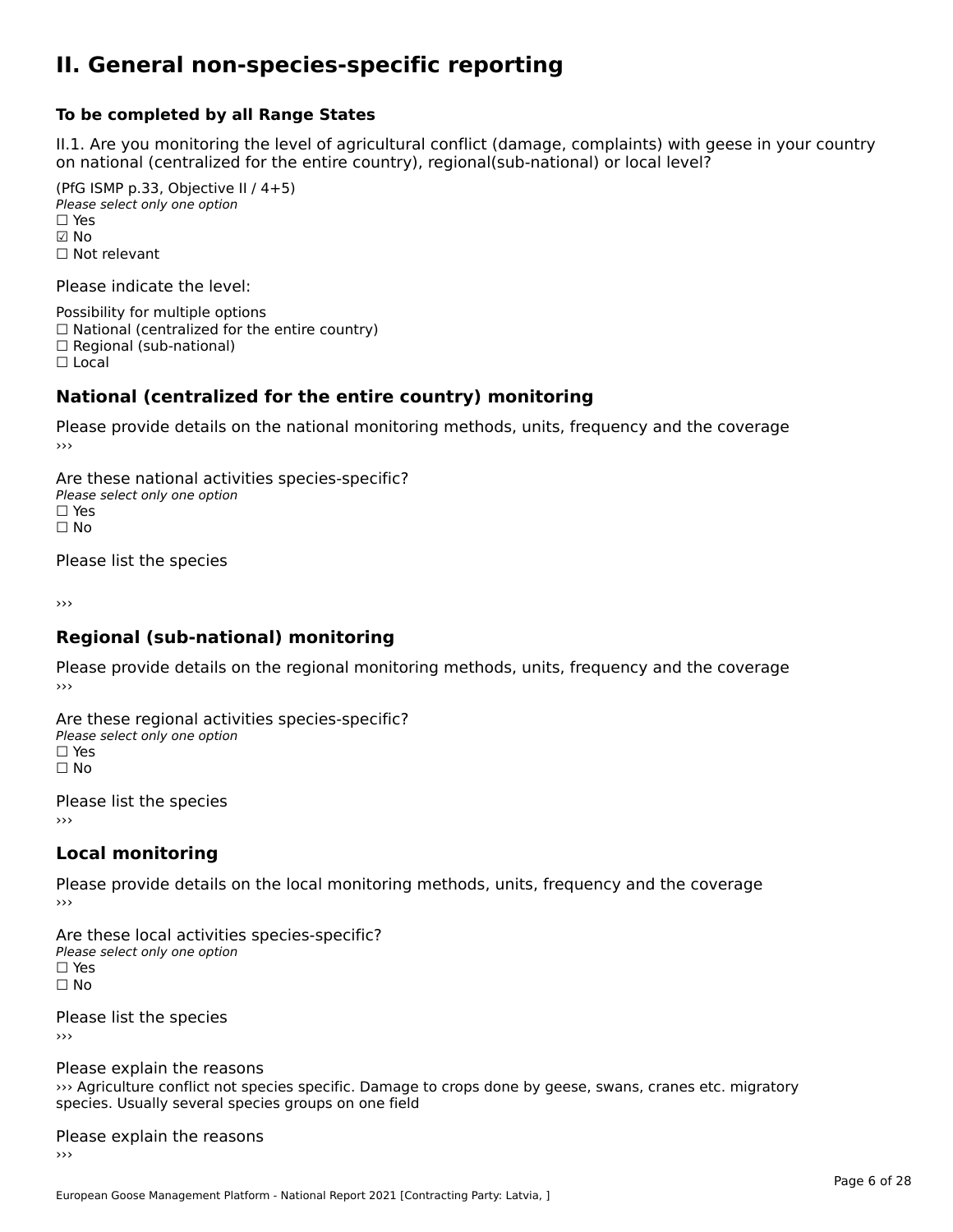II.2. What management measures does your country apply to manage agricultural conflicts related to

(PfG ISMP p. 33, Objective II  $/$  4+5)

Possibility for multiple options

™assionicy for maltiple options<br>□ No agricultural conflict related to geese has been recorded in my country  $\Box$  No agricultural conflict related to geese has been recorded in high conflict  $r$ 

 $\Box$  No management measures are applied to manage agricultural commets relations to  $\Box$ 

 $\mathbb Z$  Compensation schemes (payments to farmers for losses e.g. crop damage)

ഇ compensation schemes (payments to farmers for losses e.g. crop damage)<br>□ Subsidy schemes (payments to support farmers to provide for/tolerate geese on their land, replacing agricultural use)

use)<br>☑ Scaring schemes or other preventive measures designed to actively keep geese away from farmland

 $\Box$  Designation of goose foraging areas (accommodation areas)

□ Designation or goose foraging areas (accommodation areas)<br>□ Derogation shooting to keep geese away from sensitive crops and to reduce population size

 $\Box$  Any other management measures to alleviate agricultural conflict

### **No management measures are applied**

Please explain the reasons ›››

# **Compensation schemes (payments to farmers for losses e.g. crop damage)**

Please indicate the level at which the schemes are applied

Possibility for multiple options rossibility for multiple options<br>☑ National (centralized for the entire country) ⊠ National (centranzed io<br>□ Regional (sub-national) ☐ Local

Please explain how the damage (yield loss) is determined

is cabinet of ministers regulations Nr 353 On order in which the owners of land or users must determine the special to the losses relations of the special method of the special method of the special method of the special m exist the migratory species and the significant damage charged by the specially protected non-game species of and the migration y species and the requirements of the minimum protection measures for the prevention or damage (2016)

Are these schemes species-specific?

Please select only one option☐ Yes☑ No

Please provide details on the species-specific measures ›››

Please provide any other details (e.g. results), if available

Please explain the reasons ››› Damage during migration. Geese, swans and cranes on some fields+ damage by game mammals species.

Is the effectiveness of this scheme evaluated?Please select only one option ☐ Yes☑ No

Please provide details on the evaluation of effectiveness

Please provide any other details (e.g. results), if available

Please explain the reasons

››› Difficulties to evaluate effectiveness of scheme due to short period of scheme

#### **Subsidy schemes (payments to support farmers to provide for/tolerate geese on their land, replacing agricultural use)**land, replacing agricultural use)

Please indicate the level at which subsidy schemes are provided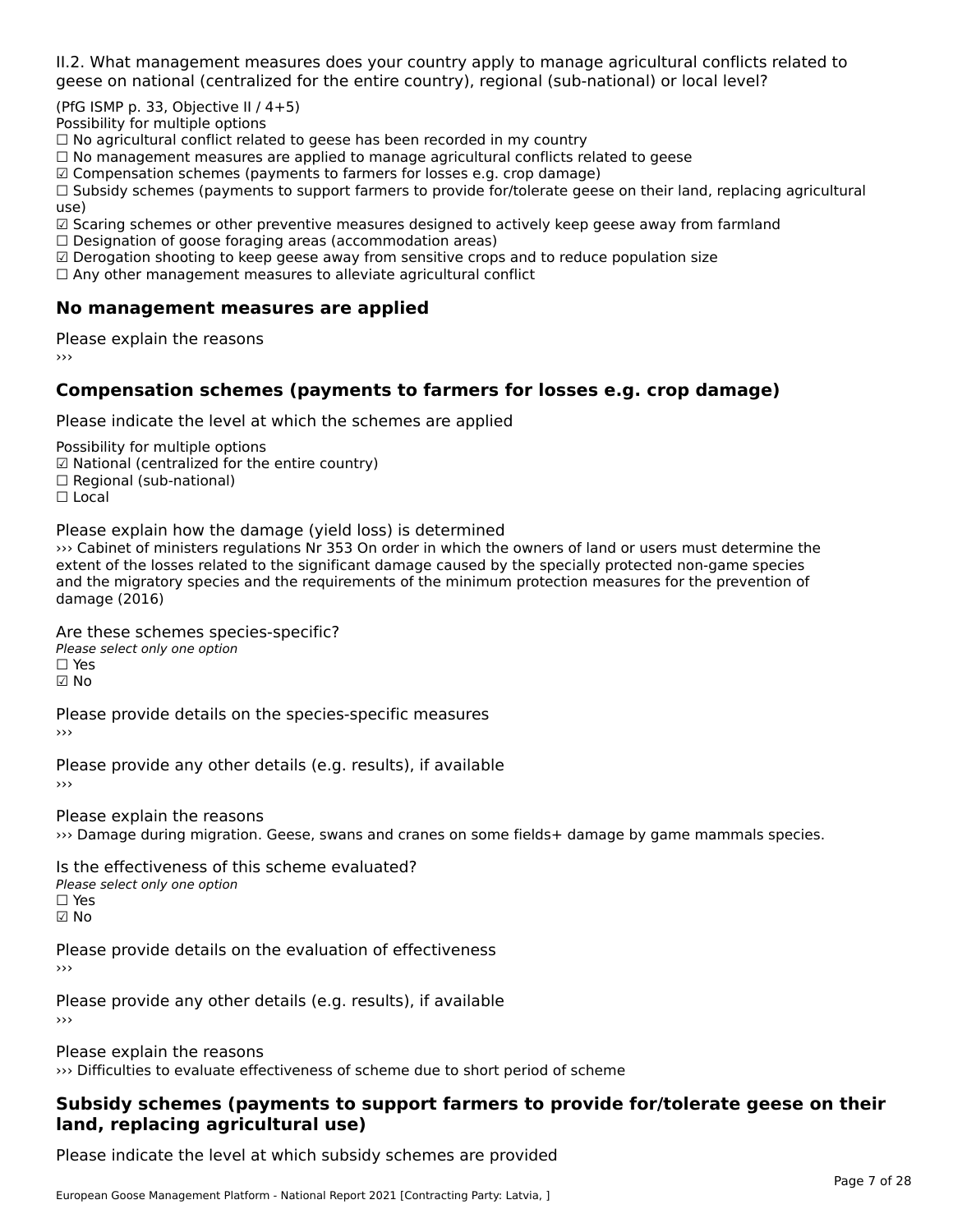Possibility for multiple options rossibility for multiple options<br>□ National (centralized for the entire country) □ National (centralized io<br>□ Regional (sub-national) ☐ Local

Please provide details on the subsidy schemes

Are these schemes species-specific?∩ne these senemes spe<br>Please select only one option □ Yes<br>□ No

Please provide details on the species-specific measures

Please provide any other details (e.g. results) if available ›››

Please explain the reasons›››

Is the effectiveness of this scheme evaluated?□ CITC CITCCLIVENC55 OF C<br>Please select only one option  $\square$  Yes ☐ No

Please provide details on the evaluation of effectiveness

Please provide any other details (e.g. results) if available

Please explain the reasons

#### **Scaring schemes or other preventive measures designed to actively keep geese away from farmland**

Please indicate the level of the schemes

Possibility for multiple options rossibility for multiple options<br>☑ National (centralized for the entire country) ⊠ National (centralized io<br>□ Regional (sub-national) ☐ Local

Please provide details on the scaring schemes or other preventive measures I rease provide details on the scaring schemes or other pi<br>>>> In accordance with Cabinet of Ministers Regulations No. 353 with accordance with cabinet or ministers regulations No. 333<br>The land owner or user must ensure at least one of the following protection measures: visual scammer repellentsrepenents<br>other measures that do not contradict environmental protection and nature conservation requirements

Is the effectiveness of this scheme evaluated? Please select only one option ☐ Yes☑ No

Please provide details on the evaluation of effectiveness

Please provide any other details (e.g. results) if available

Please explain the reasons ››› Short period for evaluation of effectiveness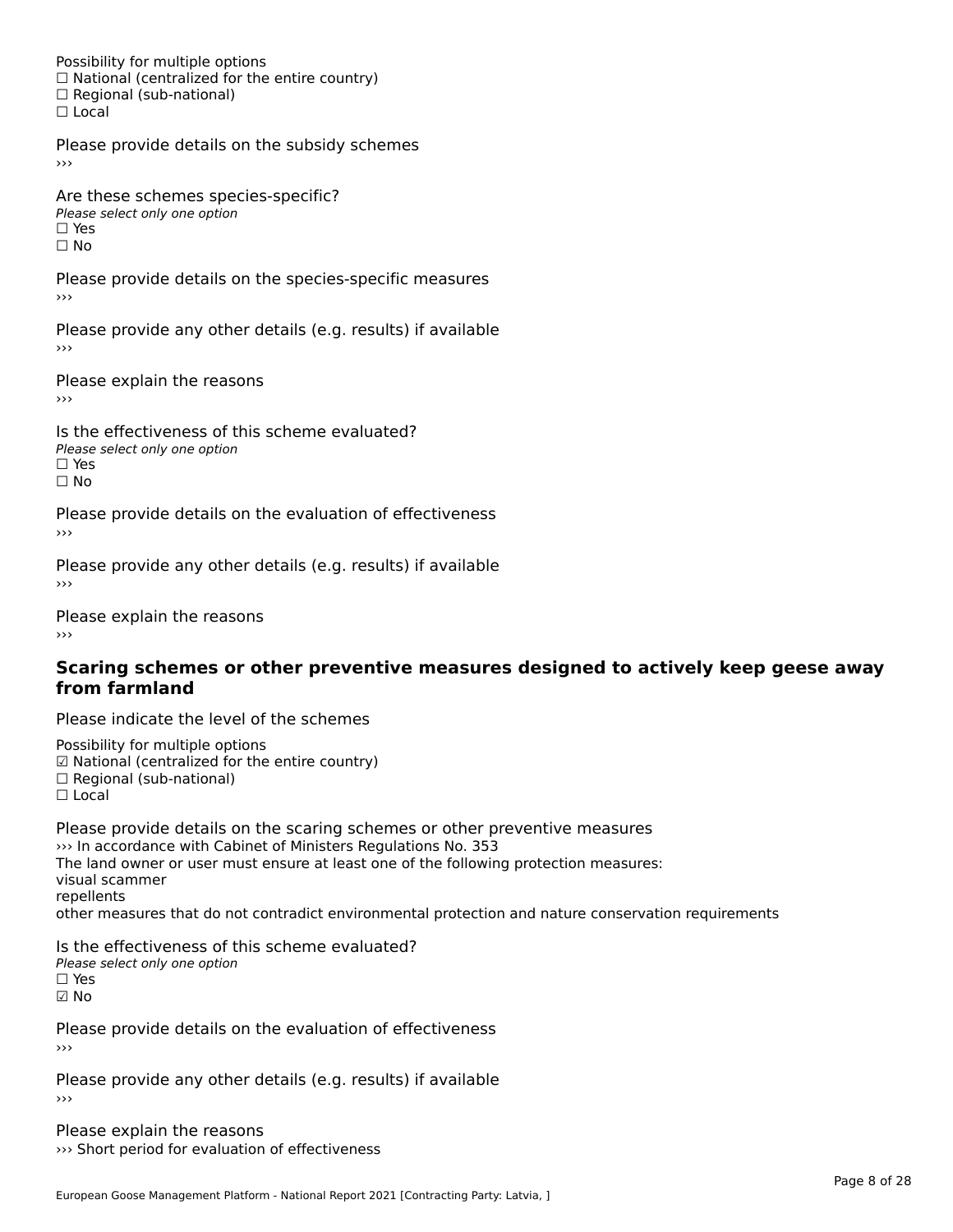### **Designation of goose foraging areas (accommodation areas)**

Please provide details on the foraging areas (accommodation areas)

Please indicate at which level the foraging areas are designated

Possibility for multiple options

rossibility for multiple options<br>□ National (centralized for the entire country)

□ National (centralized io<br>□ Regional (sub-national)

☐ Local

Is the effectiveness of accommodation areas evaluated?□ CITC CITCCLIVERESS OF Q<br>Please select only one option □ Yes<br>□ No

Please provide details on the evaluation of effectiveness

Please provide any other details (e.g. results), if available

Please explain the reasons›››

#### **Derogation shooting to keep geese away from sensitive crops and to reduce population size**

Please provide species-specific details on the derogation shooting ››› Harvested:Tundra Bean geese-25White-fronted geese-45

You have attached the following documents to this answer.

[Goose\\_EGMP\\_derogations\\_2020.xlsx](http://aewa-ort.ort-production.linode.unep-wcmc.org/answers/3151659/documents/2240)

Please indicate the application level of the derogation shooting

Possibility for multiple options ™assibility for multiple options<br>☑ National (centralized for the entire country) ⊠ National (centranzed io<br>□ Regional (sub-national) ☐ Local

Is the effectiveness of derogation shooting evaluated? □ CITC CITCCLIVENC55 OF 0<br>Please select only one option ☑ No

Please provide details on the evaluation of effectiveness

Please provide any other details (e.g. results), if available

Please explain the reasons ››› First derogation shooting to keep geese away from sensitive crops

# **Any other management measures taken to alleviate agricultural conflicts**

Please provide details on the management measures that are taken

Please indicate the level of the measures

Possibility for multiple options  $\Box$  National (centralized for the entire country)<br> $\Box$  National (centralized for the entire country)  $\Box$  Regional (sub-national)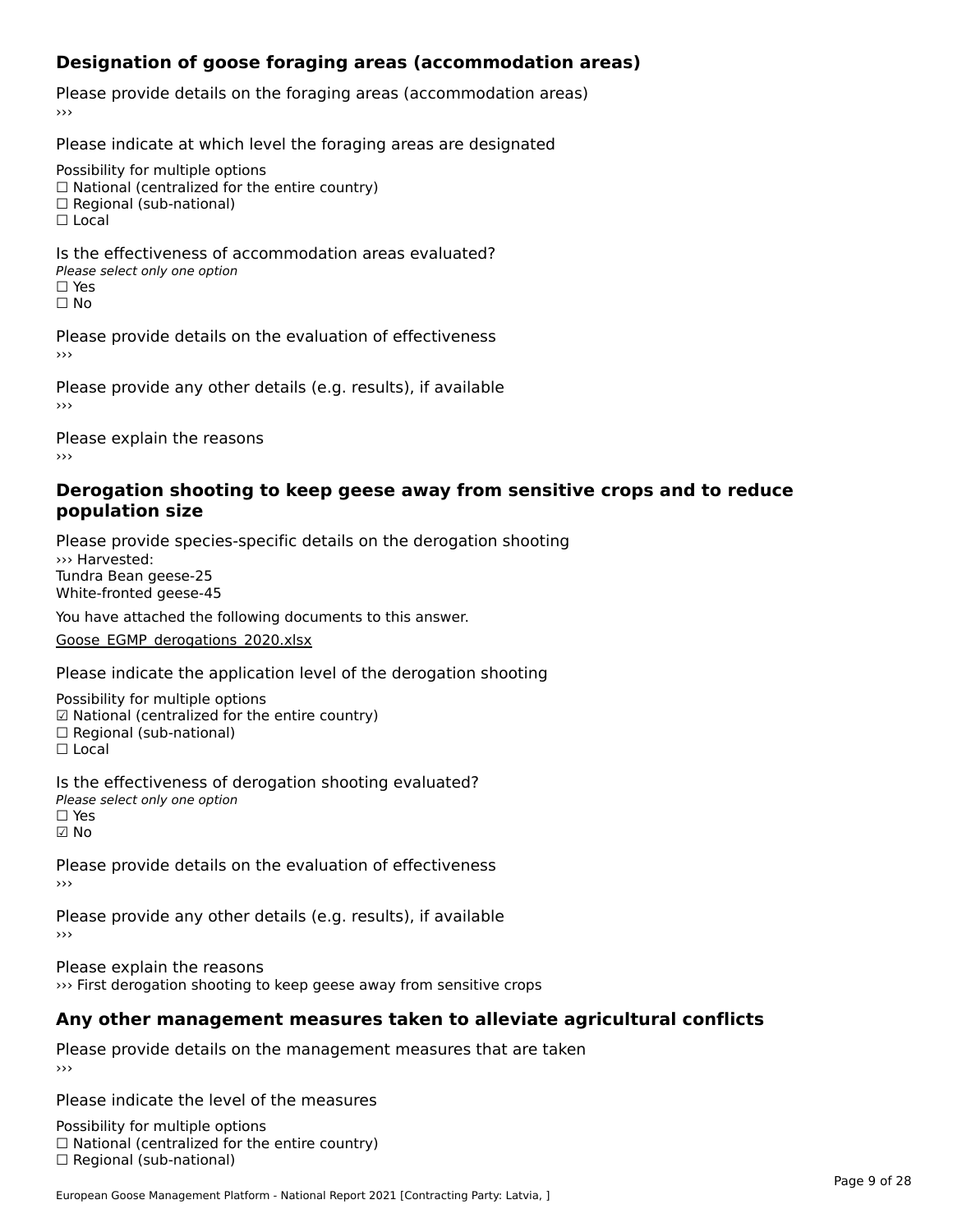☐ Local

Are these measures species-specific?∩ne these measures spe<br>Please select only one option  $\square$  Yes

☐ No

Please give details on the species-specific measures

Please provide brief details (attach file or provide weblink) ›››

Please explain the reasons›››

Is the effectiveness of these measures evaluated?Please select only one option ☐ Yes

☐ No

Please provide details on the evaluation of effectiveness

Please provide any other details (e.g. results), if available

Please explain the reasons

II.3. Has your country developed new or adjusted existing legislation to facilitate the implementation of

(TBG ISSMP; PfG ISSMP)

Please select only one option ☐ Yes

 $\Box$  Yes

☐ The legislation has been reviewed and no need to adjust existing or develop new legislation has been identified  $\Box$  The regislation has been reviewed and no need to adjust existing or develop hew regislation has been identical<br> $\Box$  No, but the development of new or adjustment of existing legislation is currently under political di

☐ No, but the development of new or adjustment of existing legislation is currently under technical discussion ☐ The legislation has not been reviewed yet for any possible need of adjustment or development of new legislation

☑ Other

Please provide details on the new legislation or the adjustments to existing legislation and the issues addressed

Please attach the legislation

Please indicate if you have used the Guidance on Implementation of AHM through Domestic Legal Regulations (adopted at EGM IWG3) **Regardents (dubpled a)**<br>Please select only one option ☐ Yes

☐ No

Please explain what other guidance has been used instead

Please provide details ›››

Is there an anticipated date to conclude considerations related to development or adjustment of legislation Fracture to Army within your country

Is there an anticipated date to conclude considerations related to development or adjustment of legislation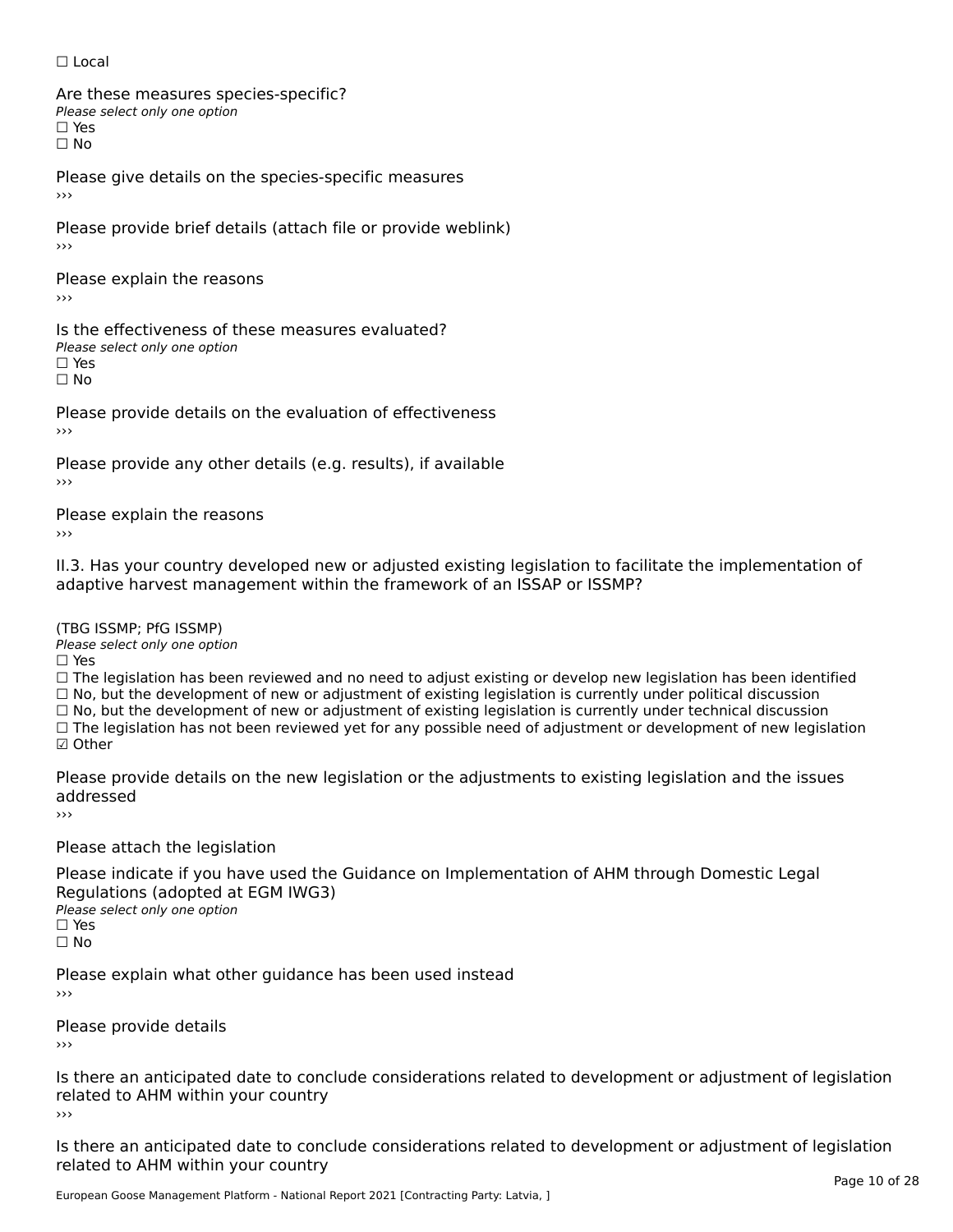›››

Please explain the reasons  $\rightarrow$ 

Please specify ››› No harvest of TBG or PfG ISSMP populations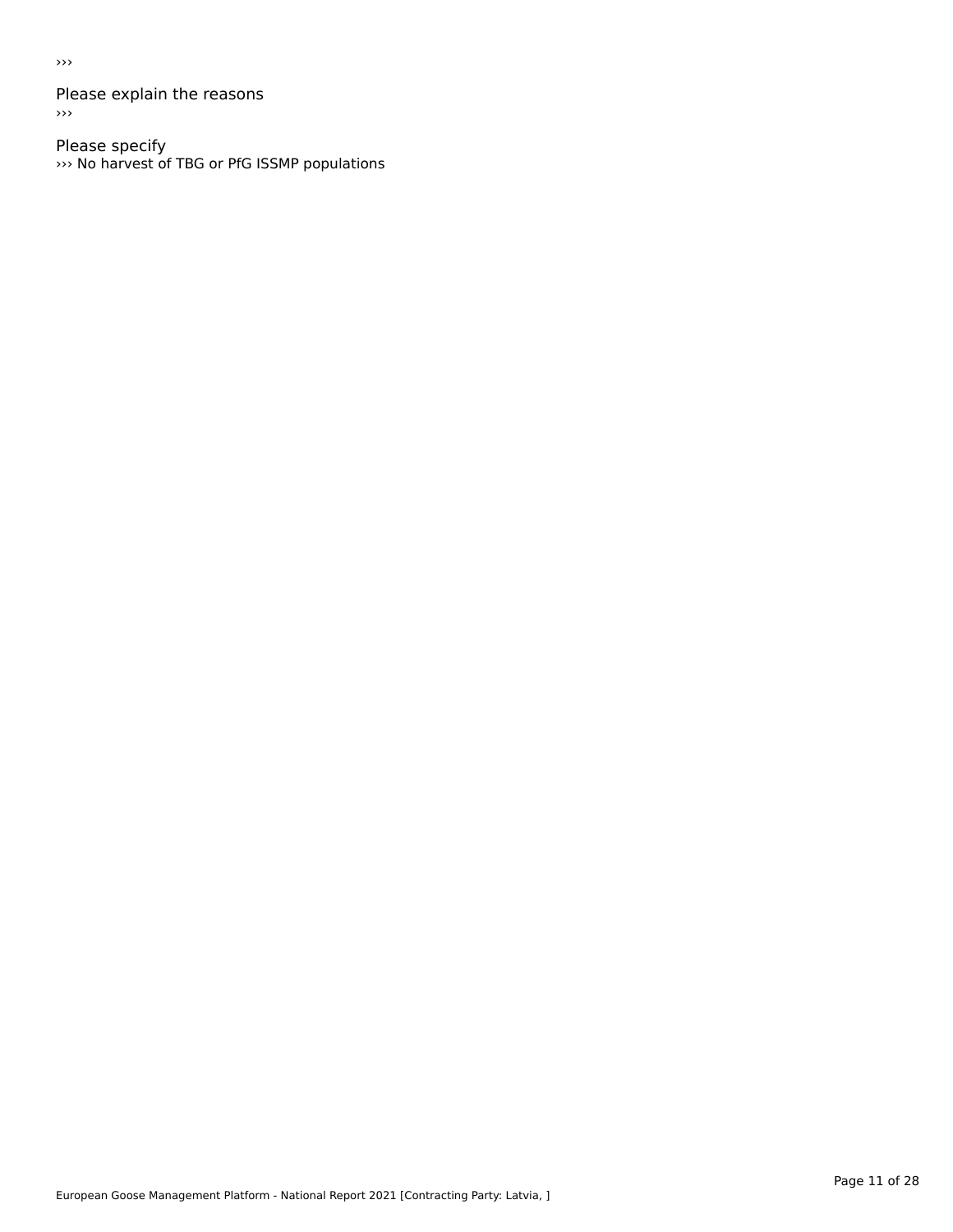# **III. Pink-footed Goose International Species Management Plan (PFG**III. FII<br>ICMAD)

#### **Praticipating Range States: Belgium, Denmark, the Netherlands, Norway**

### **General Implementation**

III.1. Does your country have a national (centralized for the entire country), regional (sub-national) or local

(PfG ISMP, p. 29; Objective II+IV/6) Please select only one option *riease select only one option*<br>□ Yes, adopted and being implemented  $\Box$  ies, adopted and being implemented<br> $\Box$  Yes, adopted but not being implemented  $\Box$  A plan(s) is/are being developed ☐ No

Please indicate the level of the plan

Possibility for multiple options rossibility for multiple options<br>□ National (centralized for the entire country) □ National (centralized io<br>□ Regional (sub-national) ☐ Local

#### **National management plan**

Please indicate the date of adoption

**National Management Plan** 

Please indicate by whom the plan was adopted

**National** Management Plan

Please provide details about the implementing agency

**National** Management Plan

Please provide a reference to the plan

**National** Management Plan

Please provide a main contact

**National** Management Plan

Does the management plan/s promote recreational uses such as tourism and hunting?

(PfG ISMP, p. 33, Objective II+IV/6) Please select only one optionPlease select only one option  $\square$  Yes ☐ No

Please provide more details on the activities

Please indicate the economic, cultural and other value of the recreational activities at national level

Please explain the reasons ›››

# **Regional management plan**

In case of various management plans, please upload a document or table listing all the management plans, $\frac{1}{2}$  case of various management plans, please uploa including the details required in the sections below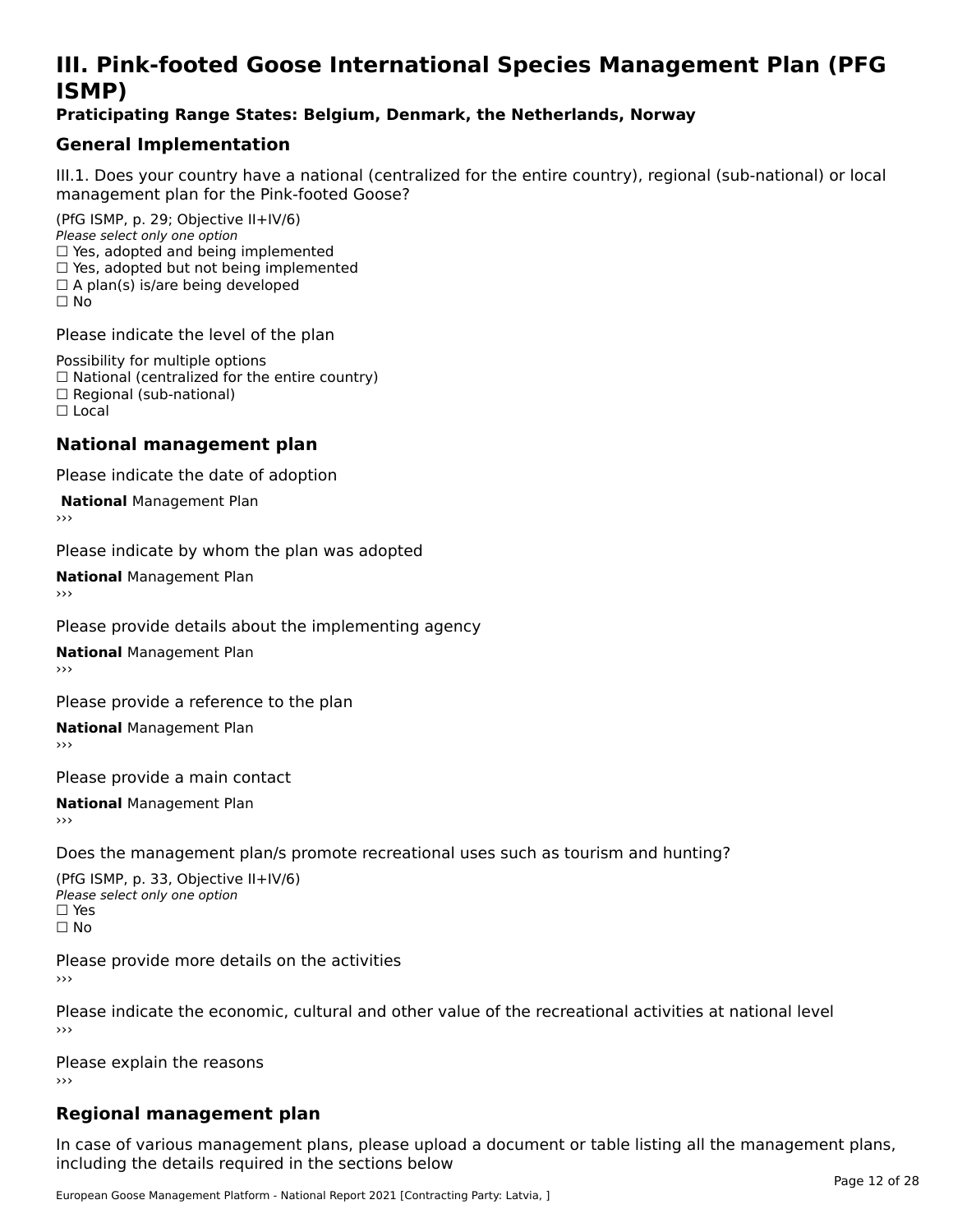›››

Please indicate the region the plan encompasses **Regional** Management Plan Please indicate the date of adoption

**Regional** Management Plan

Please indicate by whom the plan was adopted

**Regional** Management Plan

Please provide details about the implementing agency

**Regional** Management Plan

Please provide a reference to the plan

**Regional** Management Plan

Please provide a main contact

**Regional** Management Plan

Does the management plan promote recreational uses such as tourism and hunting?

(PfG ISMP, p. 33,Objective II+IV/6) ∩∩ וויוכו פון<br>Please select only one option<br>□ Yes □ Yes<br>□ No

Please provide more details on the activities ›››

Please indicate the economic, cultural and other value of the recreational activities at regional level

Please explain the reasons ›››

# **Local management plan**

In case of various management plans, please upload a document or table listing all the management plans, in case or various management plans, please uploa<br>including the details required in the sections below ›››

Please indicate the area the plan encompasses

**Local** Management Plan

Please indicate the date of adoption

**Local** Management Plan›››

Please indicate by whom the plan was adopted

**Local** Management Plan

Please provide details about the implementing agency

**Local** Management Plan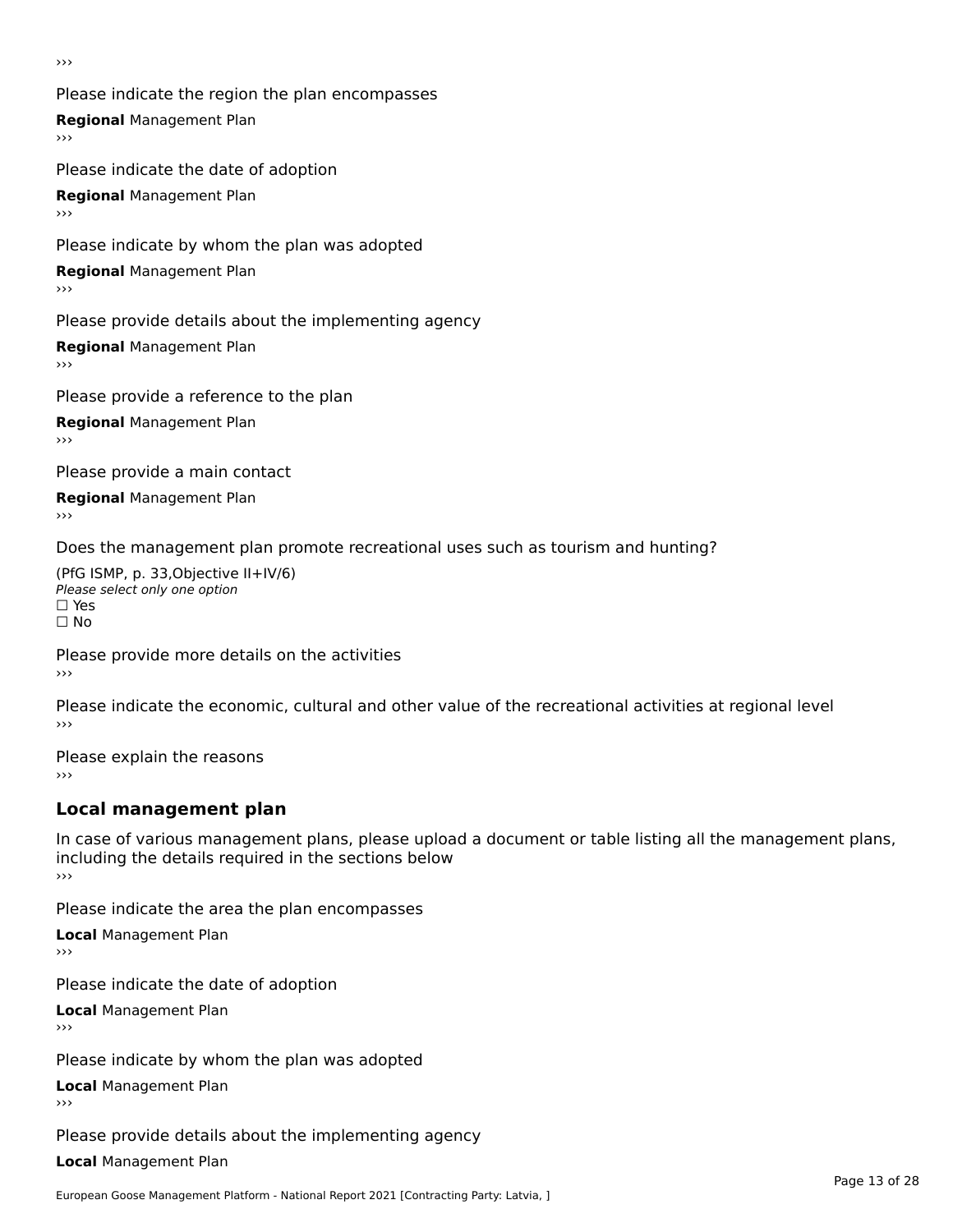›››

#### Please provide a reference to the plan

**Local** Management Plan

Please provide a main contact

**Local** Management Plan

Does the management plan promote recreational uses such as tourism and hunting?

(PfG ISMP, p. 33, Objective II+IV/6) Please select only one option☐ Yes☐ No

Please provide more details on the activities

Please indicate the economic, cultural and other value of the recreational activities at local level

Please explain the reasons ›››

Please indicate the level of the plan ∩ease marcate the lever of the plan<br>□ National (centralized for the entire country) □ National (centralized io<br>□ Regional (sub-national) ☐ Local

#### **National management plan**

Please indicate the date of adoption

National management plan

Please indicate by whom the plan was adopted

National management plan

Please provide details about the implementing agency

National management plan

Please provide a reference to the plan

National management plan

Please provide a main contact

National management plan

# **Regional management plan**

Please indicate the region the plan encompasses Regional management plan

Please indicate the date of adoption

Regional management plan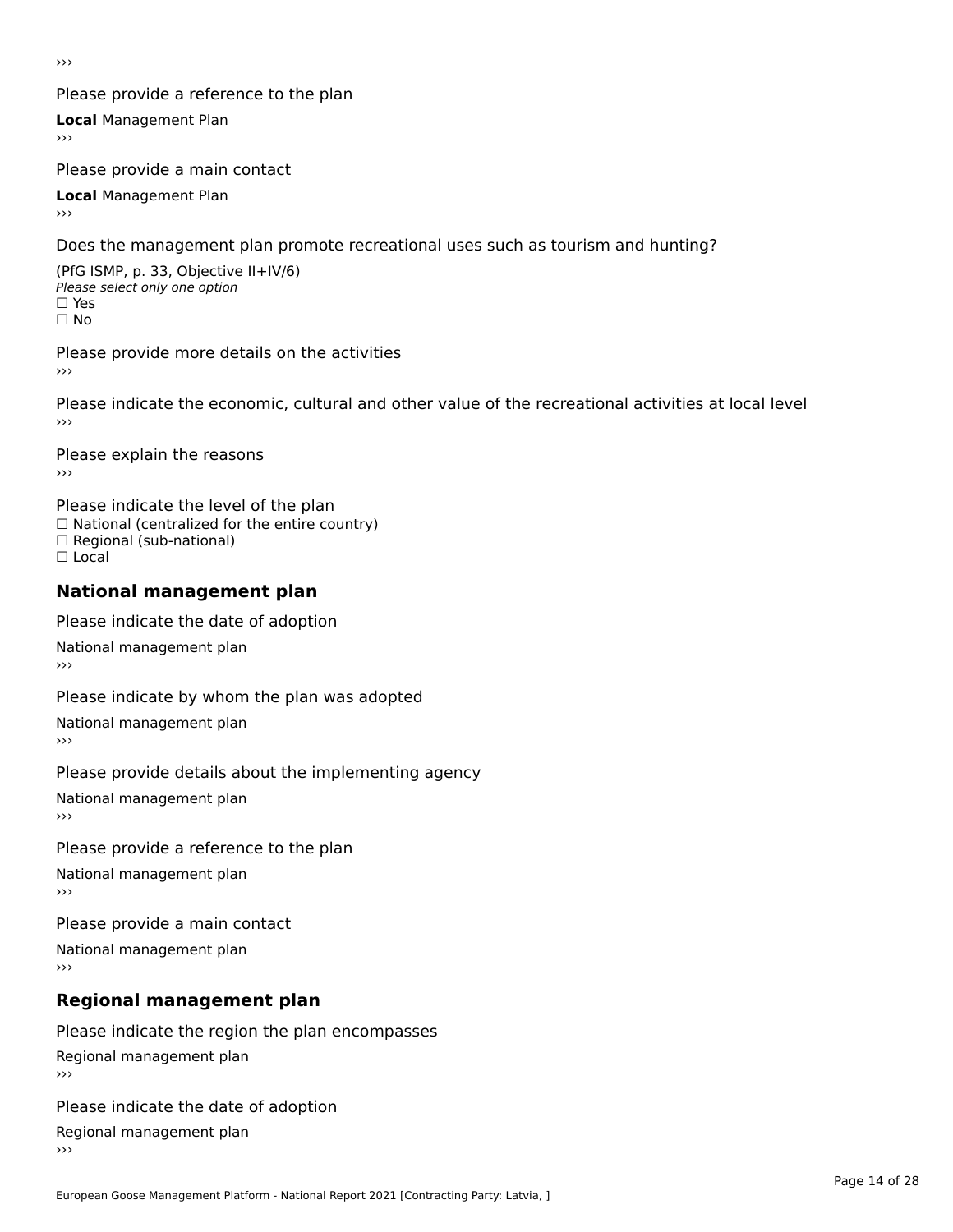#### Please indicate by whom the plan was adopted

Regional management plan

#### Please provide details about the implementing agency

Regional management plan

Please provide a reference to the plan Regional management plan

Please provide a main contact Regional management plan

# **Local management plan**

Please indicate the area the plan encompasses

Local management plan $\overline{\phantom{a}}$  $\rightarrow$   $>$ 

Please indicate the date of adoption

Local management plan $\overline{v}$ 

Please indicate by whom the plan was adopted Local management plan›››

Please provide details about the implementing agency

Local management plan $\overline{v}$ 

Please provide a reference to the plan

Local management plan›››

Please provide a main contact

Local management plan $\overline{v}$ 

In case of various management plans, please upload a document or table listing all the management plans,in case or various management plans, please upload including the details required in the sections above<br>>>>

Are the management plan/s promoting recreational uses such as tourism and hunting?

(PfG ISMP, p. 33, Objective II+IV/6) Please select only one option☐ Yes☐ No

Please provide more details on the planned activities

Please explain the reasons›››

Please indicate why the plan is not being implemented›››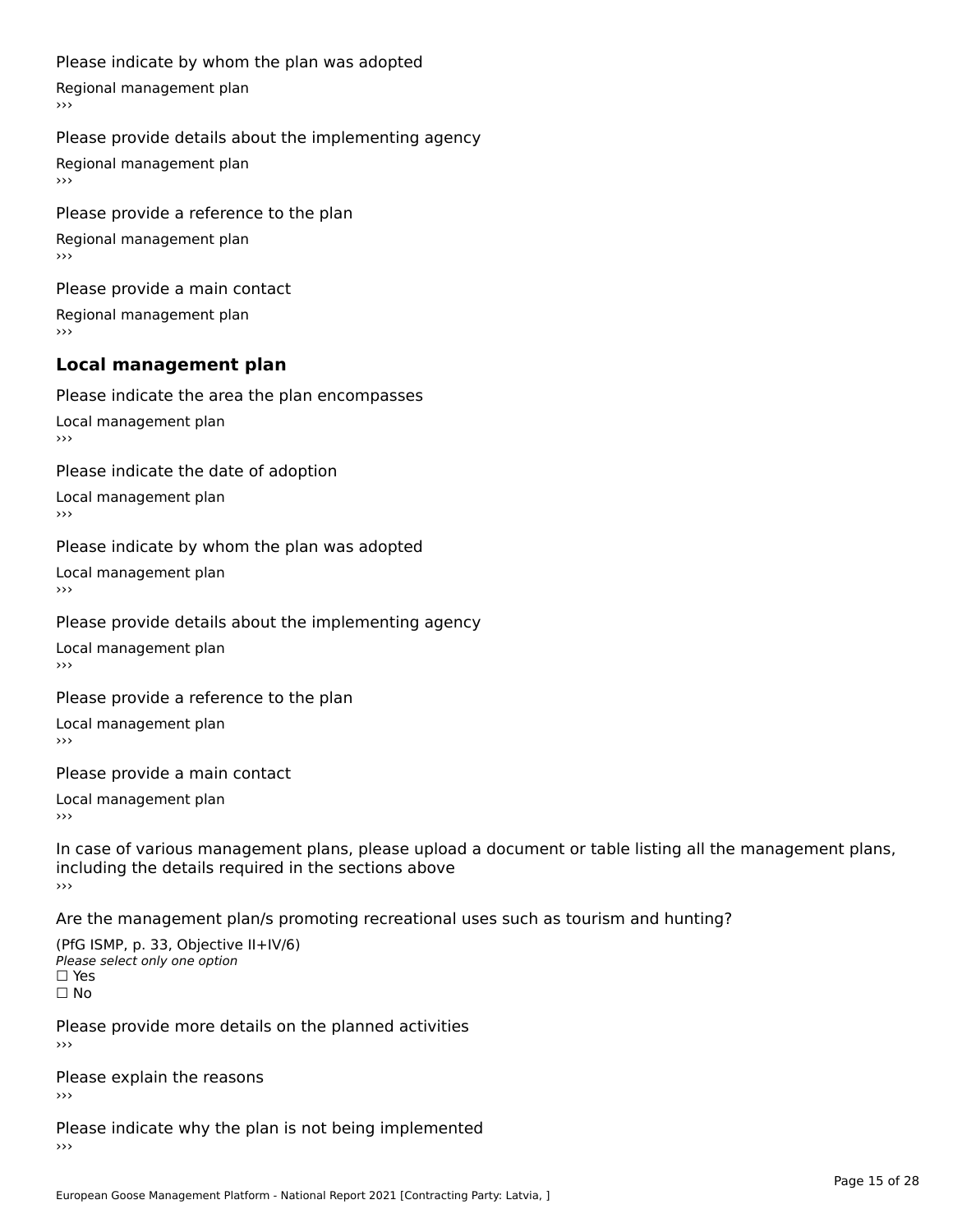Please indicate the timeline for the finalization of the plan›››

Please indicate when it is expected to be adopted

Please indicate the level of the plan(s) (National, regional, local)

Please explain the reasons›››

Field for additional information on management plan/s (optional)

III.2. Has your country established a working group to support the implementation of the PfG ISMP?

(PfG ISMP, p. 29, Objective  $I+II+II+IV/1$ ) Please select only one option □ Yes, a working group has been established □ Tes, a working group has been established<br>□ The establishment of a working group is under consideration

Please indicate the type of working group that has been established

Possibility for multiple options  $\Box$  National (centralized for the entire country)  $\Box$  Regional (sub-national)  $\Box$  Local

#### **National working group**

Please indicate the date of establishment›››

Please list the working group members and coordinator ›››

Please provide details about the functions of the working group ›››

Please provide a main contact ›››

# **Regional working group**

In case of multiple regional working groups, please upload a document or table listing all the working In case of multiple regional working groups, please upload a<br>groups, including the details required in the sections below ›››

Please indicate the region the working group services ›››

Please indicate the date of establishment ›››

Please list the working group members and coordinator ›››

Please provide details about the functions of the working group ›››

Please provide a main contact ›››

# **Local working group**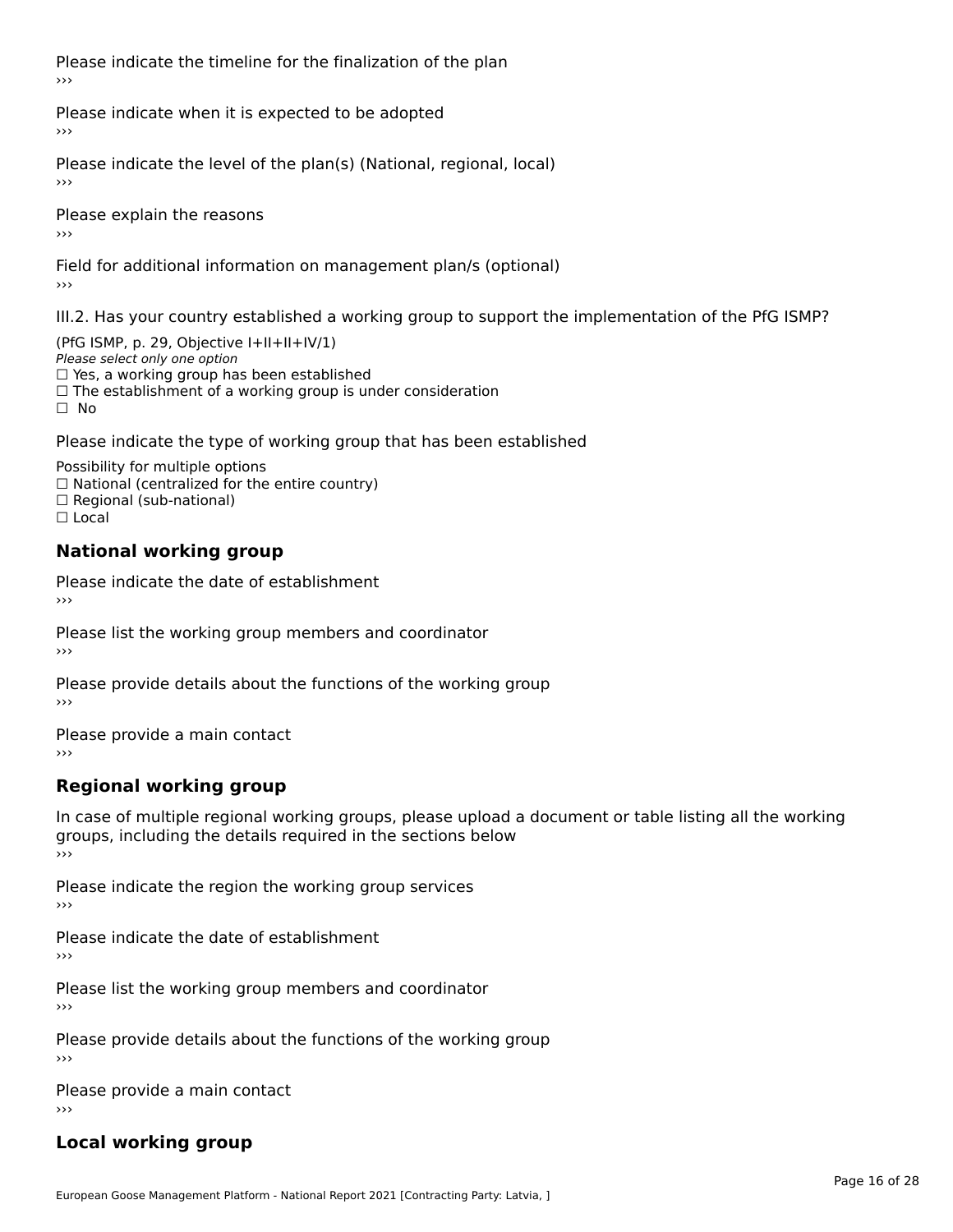In case of multiple local working groups, please upload a document or table listing all the working groups, including the details require in the sections above<br>>>>

Please indicate the area the working group services ›››

Please indicate the date of establishment ›››

Please list the working group members and coordinator ›››

Please provide details about the functions of the working group ›››

Please provide a main contact ›››

Please indicate by when a decision on the establishment will be taken

Please indicate which existing structure or capacity is responsible for the implementation of the PfG ISMP instead

Field for additional information on working group (optional)

#### **Objective I. Maintain a sustainable and stable Pink-footed Goose population and its range**range

III.3. Have key sites for the Pink-footed Goose been identified in your country?

(PfG ISMP, p. 32, Objective I/4)Please select only one option ☐ Yes□ Yes<br>□ No

Please upload an Excel table and include specific information for each site on the following items

- $1 \quad \alpha$
- 2 Site
- 2 Site<br>3 Size (ha)

د حدد una<br>4 Location (decimal geographic coordinates; and separately upload a map indicating roost and main foraging areas 4 Location<br>if possible)

- 5 Main habitat types
- 6 Has this site been afforded appropriate designation status at international levels (e.g. Ramsar site, SPA, etc.)? 6. Bestweetter status
- 6a Designation status<br>6b Date of designation
- 
- 6c Any other relevant information
- 7 Has this site been afforded appropriate protected area status at national levels? 7a Designation status
- 7a Designation status<br>7b Date of designation
- 
- 7c Any other relevant information
- 8 Does a management plan exist that address the conservation requirements of pink-footed geese?
- 8a Provide brief details e.g. about the hunting regulations and other management regimes ›››

Please explain the reasons

III.4. Are measures being taken to restore and/or rehabilitate Pink-footed Geese roosting and/or feeding habitats?

 $(PCI GMP, p. 33, Qb)$  is the I+II/7) Possibility for multiple optionsPossibility for multiple options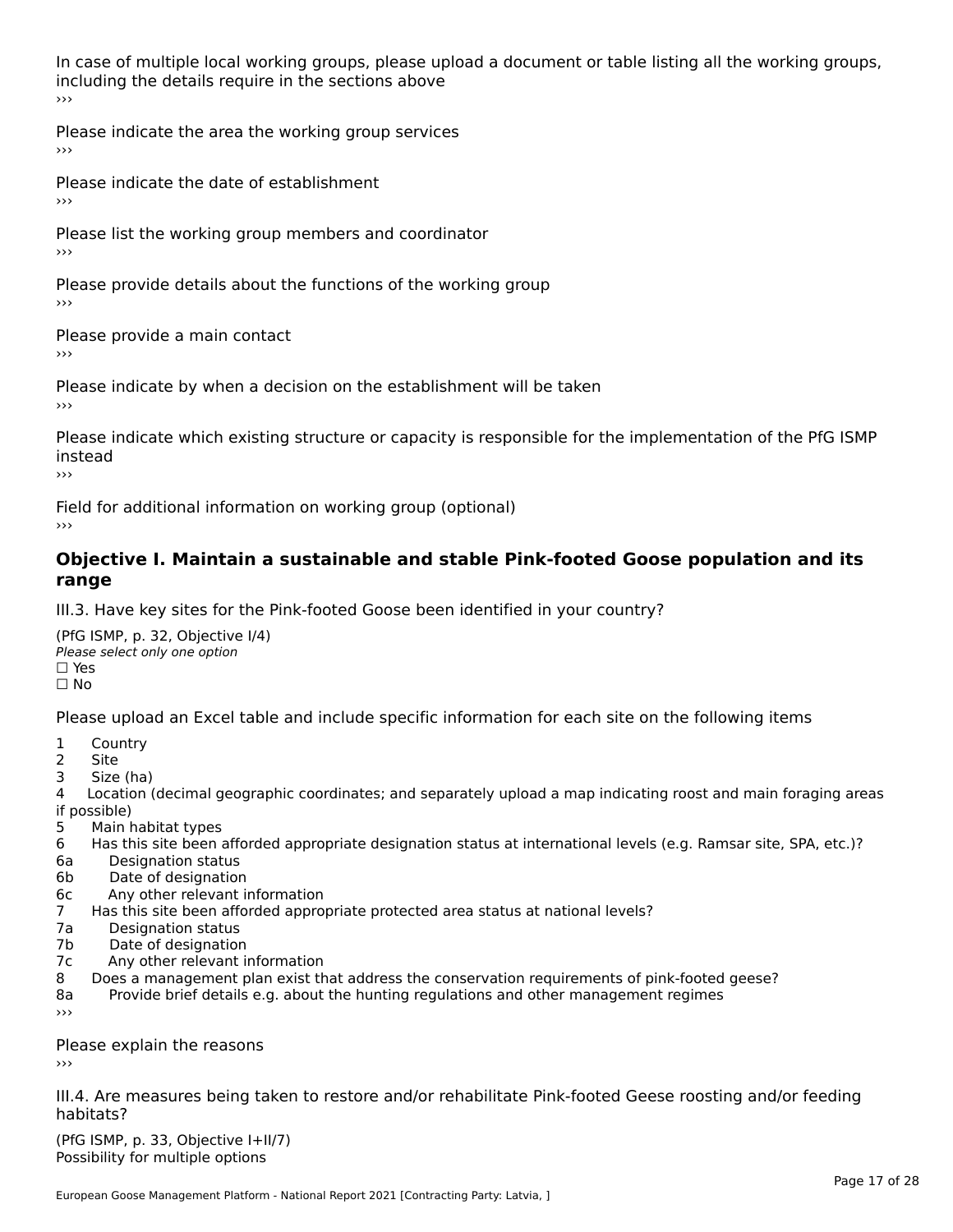☐ In staging areas □ in staging areas<br>□ In the wintering areas ☐ Not relevant

# **In the staging areas**

Please provide brief details, listing sites and measures ›››

#### **In the wintering areas**

Please provide brief details, listing sites and measures ›››

Please explain the reasons

III.5. Has a programme for prevention of Pink-footed Goose breeding on mainland been developed and

(PfG ISMP, p. 31, Objective I+II+II/2)

**[only for Norway]**

Please select only one option riease select only one option<br>□ Yes, the programme is being implemented

 $\Box$  ies, the programme is being implemented to date  $\Box$  Yes, but the programme is not being implemented to date

 $\Box$  No, but a programme is under development

Please provide information on measures taken to date

Please provide results, if available

Please provide brief details on the measures and timeline of the programme›››

Please explain why it has not been implemented

Please provide brief details and expected date of enacting it

Please provide details on any other relevant activities undertaken, if any›››

### **Keep agricultural conflicts to an acceptable level**

III.6. Are agricultural conflicts related to Pink-footed Geese (e.g. crop damage) currently at an acceptable

(PfG ISMP, p. 33, Objective II / 4+5)Please select only one option ☐ Yes☐ No

Please indicate how these conflicts are being addressed

Please indicate how these conflicts are being addressed›››

Please provide further details, as necessary ›››

#### **Objective III. Avoid increase in tundra vegetation degradation on the breeding range**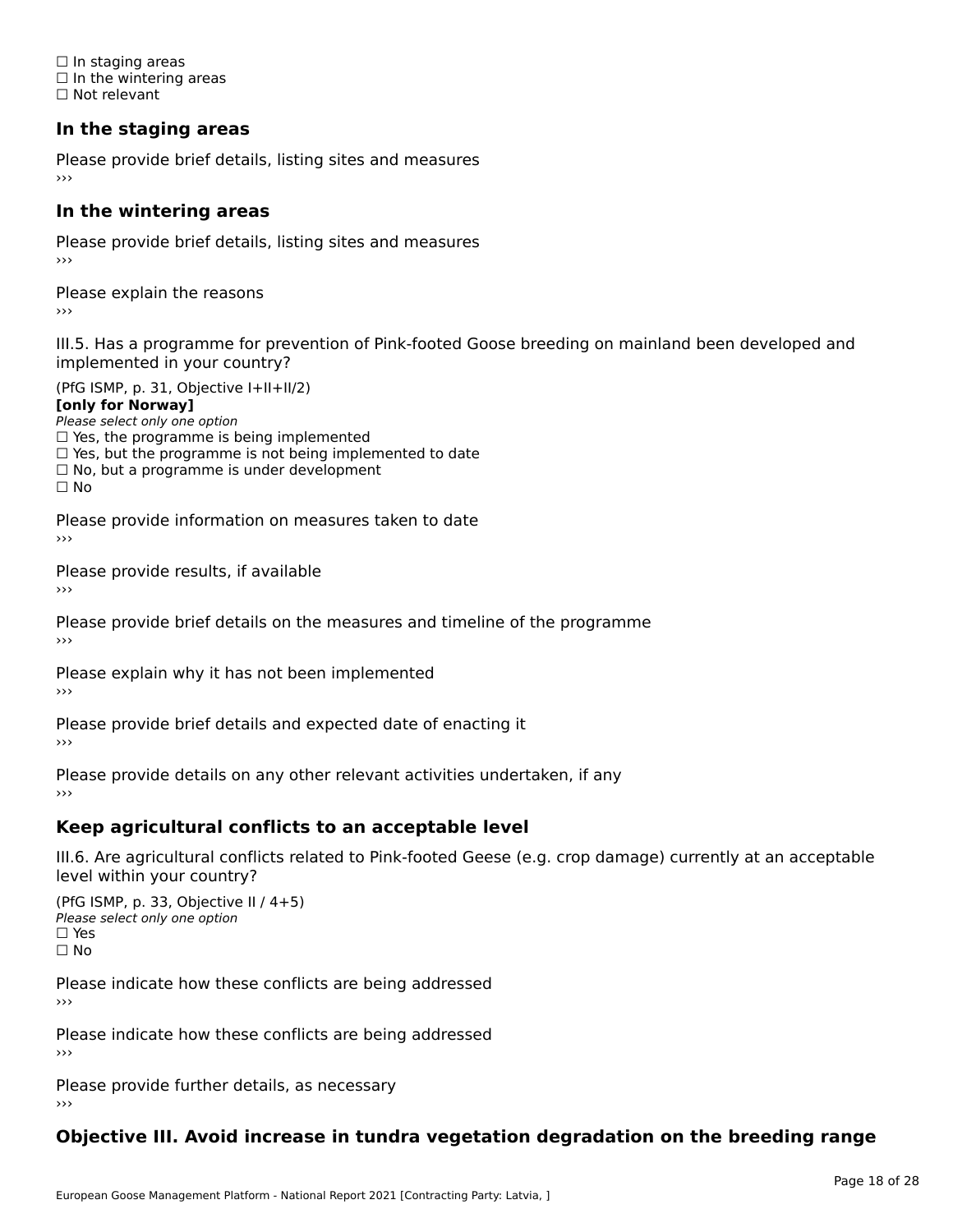III.7. Is the extent of arctic tundra degradation on Svalbard caused by the Pink-footed Goose monitored?

(PfG ISMP, p. 33-34, Objective III /8) **[only for Norway] Please select only one option** □ Yes<br>□ No

Please provide details on the type of monitoring activities (who is conducting them and how they are conducted)›››

Is there an increase in the level of degradation of the arctic tundra? □ CitCre dir increduce in c<br>Please select only one option □ Yes<br>□ No

Please provide any results or evidence

Please provide any results or evidence

Please explain the reasons›››

### **Objective IV. Allow for recreational use that does not jeopardize the population**

III.8. Does your country promote and/or implement (in the past three years) any national or regional (sub $m.6.198$  your country promove and/or miplement (in the past time years) any national or national) hunting-related campaigns, training programmes and/or management activities ?

(PfG ISMP, p. 31, Objective VI/3) **[only Norway and Denmark]** Possibility for multiple options ☐ Wise use hunting practices  $\Box$  wise use numing practices<br> $\Box$  Best practices to reduce crippling rates □ Best practices to reduce crippinig rates<br>□ Self-organization and coordination of local hunting □ Sen-organization and coordination or local nunting<br>□ No campaigns, programmes or activities have been implemented

# **Wise use hunting practices**

Please provide brief details (attach files or provide web links, if available) ›››

### **Best practices to reduce crippling rates**

Please provide brief details (attach files or provide web links, if available)

### **Self-organization and coordination of local hunting**

Please provide brief details (attach files or provide web links, if available)

Please explain the reasons›››

#### **Optionally, please provide any other information related to the implementation of the PfG ISMP**

Please provide further information here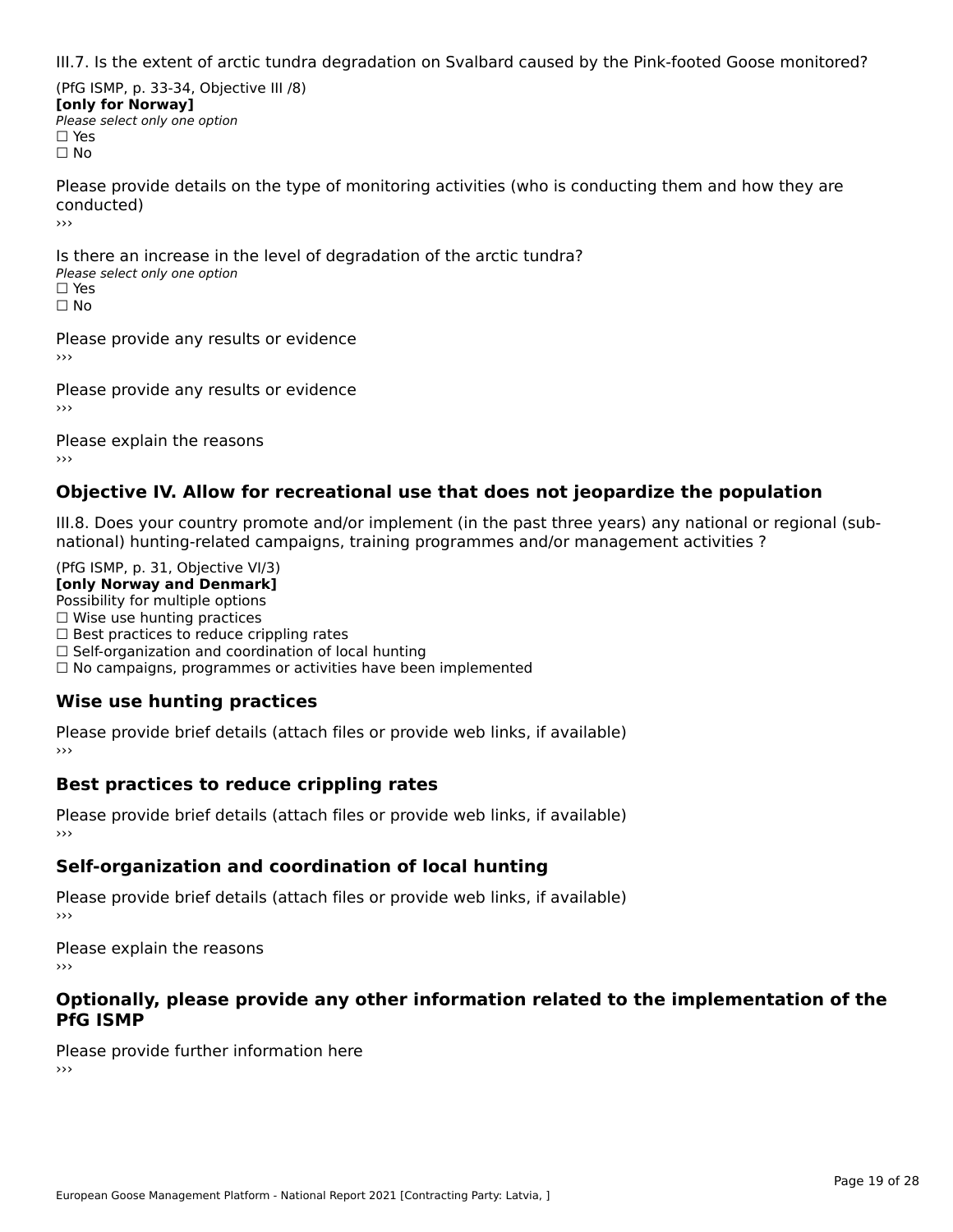#### **IV. Sub-section A: Taiga Bean Goose International Single Species Action Plan (TBG ISSAP) - Eastern 1 Management UnitAction Plan (TBG ISSAP) - Eastern 1 Management Unit**

Participating Range States**: Belarus, Estonia, Germany, Latvia, Ukraine** 

### **Objective 1. Increase survival rate of adults**

### **Result 1.1 Legal harvest does not jeopardize an increase of adult survival rates**

IV.1. Has your country developed and adopted legislation for the closure of hunting of TBG to allow for TBG IV.1. Thas your country developed and add<br>to pass before goose hunting is opened?

(activity 1.1.1.1 Workplan for the implementation of non-AHM related actions (2018-2020) agreed at the 3rd EGM IWG meeting in Leeuwarden, the Netherlands in June 2018) **[all Participating Range States]**

#### [all Participating Range States]

Please select only one option ☑ Yes, developed and adopted $\boxtimes$  Yes, developed and adopted □ Tes, developed and adopted<br>□ Yes, developed but not adopted

Please describe what legislation has been developed ››› Cabinet of Ministers Regulations No 421 Hunting Regulations Anser fabalis, Anser albifrons, Branta canadensis, Anser anser hunting from 15 September-30 November

Please indicate when it was adopted ››› Last amendment in 06.09.2016

Please indicate how the legislation is enforced ››› Control by State Forest Service

Please describe what legislation has been developed

Please indicate the timeframe when the legislation is expected to be adopted

Please explain the reasons

#### **IV.2. Please indicate how you are improving the knowledge of the occurrence of TBG on sub-species level in your country**on sub-species level in your country

on sub-species fever in your country<br>(activity 1.1.1.2 Workplan for the implementation of non-AHM related actions (2018-2020) agreed at the **[all Participating Range States]**

IV.2.1. Ensuring national monitoring at all known key sites Please select only one option ☑ Yes☐ No

Please describe the activities undertaken

››› State Environmental Monitoring program 2015-2020 Subprogram of Biological Diversity Monitoring (Natura www.state.chvironmental monitoring program 2015-2020 Subprogram or<br>2000 sites monitoring, special monitoring and background monitoring). zood sites monitoning, special monitoning and background monitoning).<br>In nature observations portal Dabasdati.lv everyone is welcome to share their observations. Dabasdati.lv created by two nature protection organizations – Latvian Fund for Nature and Latvian Ornithological Society

Please list the key sites where monitoring activities are being undertaken >>> All key sites are covered by Natura 2000 sites

Please provide relevant documents or weblinks whittps://www.daba.gov.lv/public/lat/dati1/vides\_monitoringa\_programma/ (Latvian language only) https://dabasdati.lv http://www.putni.lv/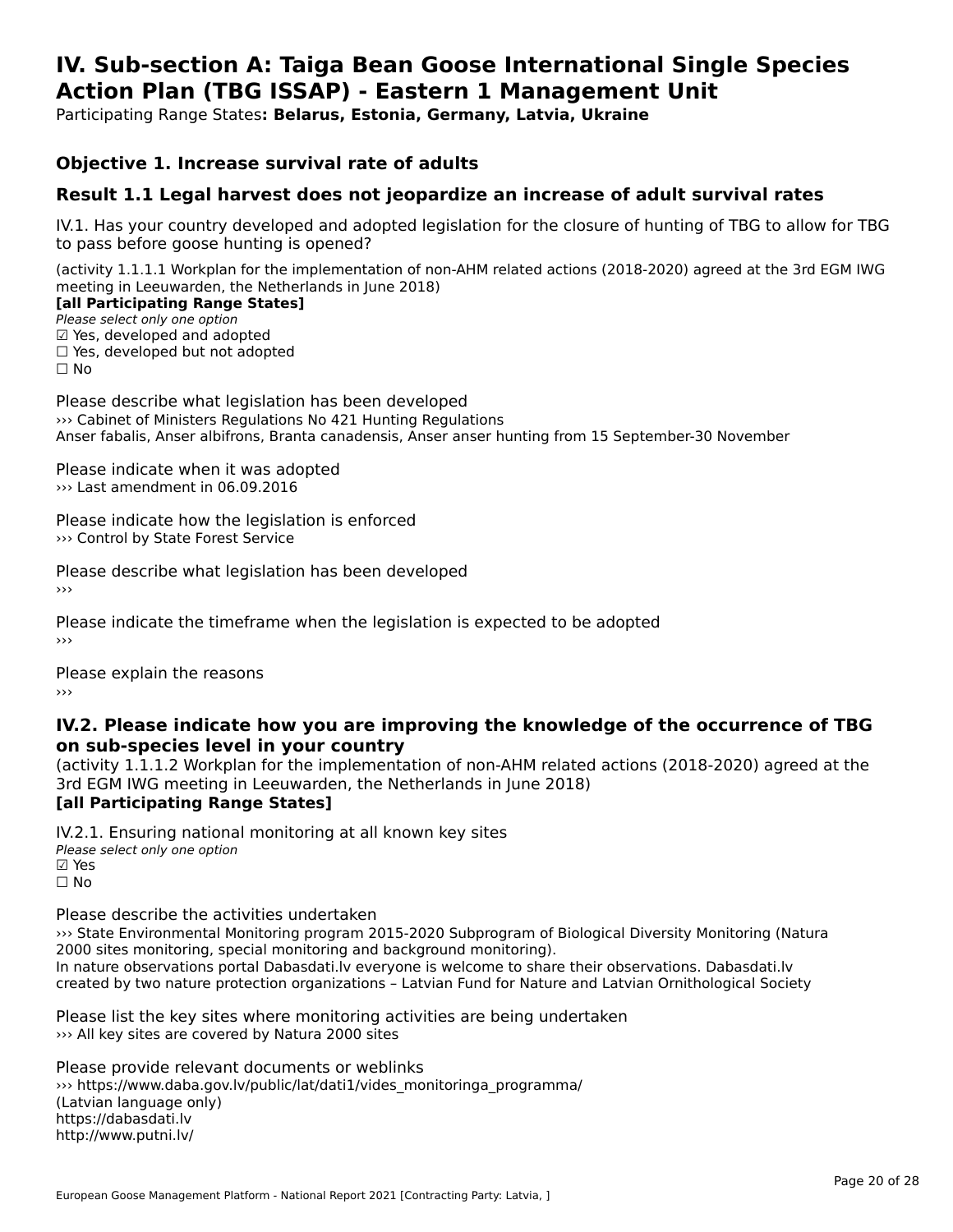#### Please explain the reasons

›››

IV.2.2. Providing identification training to people carrying out the monitoring activities TWETE: THOMAING REFILITION<br>Please select only one option ☑ No

Please describe the activities undertaken ›››

Please provide relevant identification materials or weblinks, if available ›››

Please explain the reasons ››› Not relevant

IV.2.3. Providing equipment to people carrying out the monitoring activities Please select only one option ☐ Yes☑ No

Please describe the activities undertaken

Please provide relevant documents or weblinks

Please explain the reasons››› Not relevant

IV.2.4. Carrying out a satellite/GPS tagging project on TBG in the wintering/staging areas rv.2.4. Carrying out a sc<br>Please select only one option ☐ Yes☑ No

Please describe the activities undertaken ›››

Please provide relevant documents or weblinks

Please explain the reasons ››› Not relevant

IV.2.5. Any other relevant activities Please select only one option ☐ Yes□ Yes<br>☑ No

Please describe the activities undertaken ›››

Please provide relevant documents or weblinks

# **Result 1.2 Illegal harvest is reduced to non-significant levels**

IV.3. Does your country implement an awareness-raising campaign for hunters to complement necessary legislation changes?

(activity 1.2.2.1 Workplan for the implementation of non-AHM related actions (2018-2020) agreed at the 3rd EGM IWG meeting in Leeuwarden, the Netherlands in June 2018)

### **[Only for Belarus and Ukraine]**

Please select only one option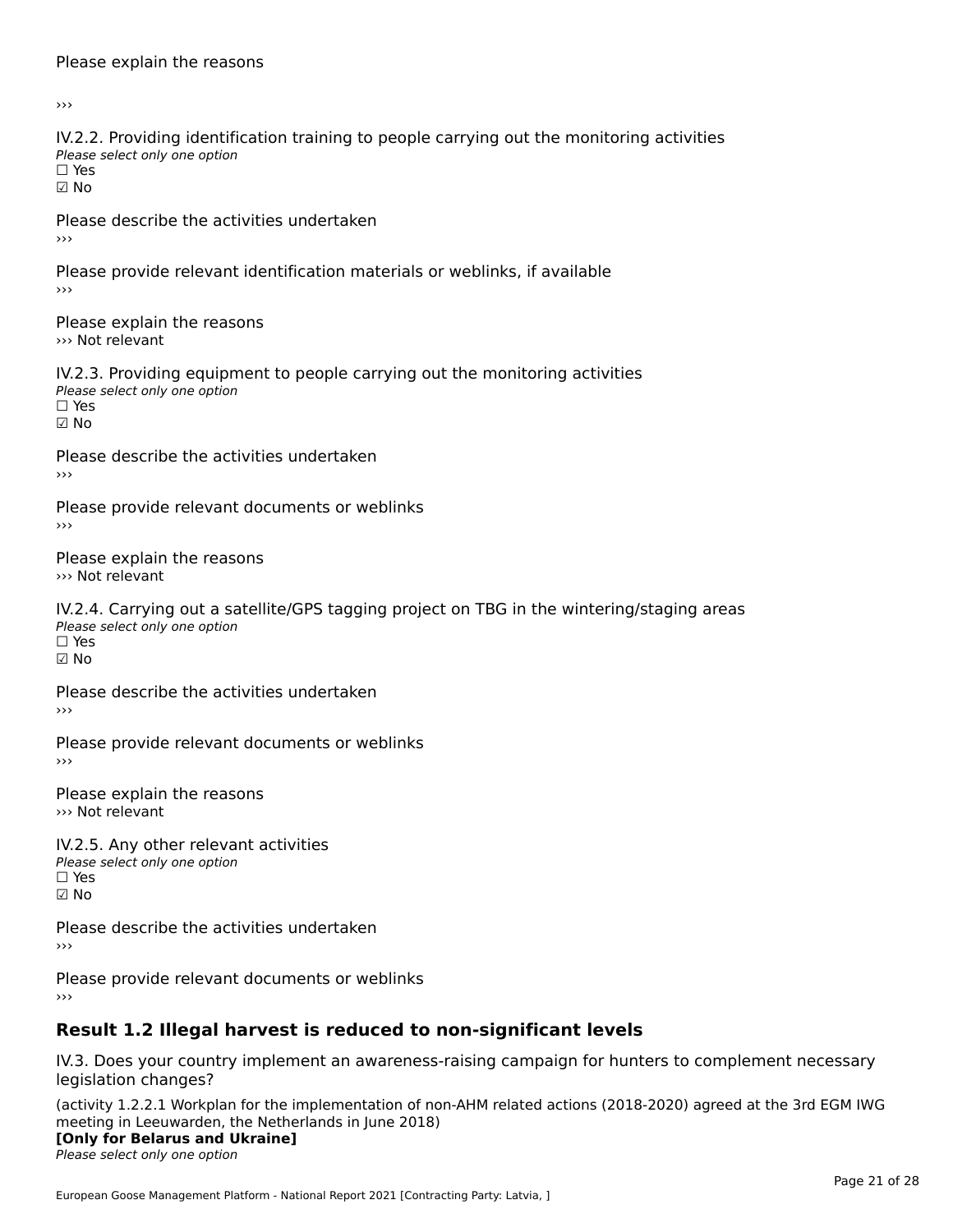☐ Yes, an awareness-raising campaign is being implemented □ Tes, an awareness-raising campaign is being implemented<br>□ No, but an awareness-raising campaign is under development

Please indicate who is involved in the implementation (e.g. national NGOs, research institutes, etc.)

Please provide brief details about the activities that are being implemented

Please provide a weblink or upload more information on the campaign

Does the campaign include guidance on identification of grey geese? **DOCS THE CAMPATSH THE**<br>Please select only one option □ Yes<br>□ No

Please upload identification guides and provide weblinks

Please provide further information, if available

Please explain the reasons

Please indicate who is in charge of developing the campaigns

Please provide information on when the development is expected to be finalized

Please indicate when the implementation of the campaign is envisaged to start

Please provide reasons why an awareness-raising campaign is not in place

IV.4. Has special publication on the occurrence of the Taiga Bean Goose been produced and disseminated?

(activity 1.2.2.2 Workplan for the implementation of non-AHM related actions (2018-2020) agreed at the 3rd EGM IWG meeting in Leeuwarden, the Netherlands in June 2018) **[Only for Ukraine]**

#### [Only for Ukraine]

**LOTTLY TOT ONTAILLET**<br>Please select only one option *Please select only one option*<br>□ Yes produced and disseminated □ Tes produced and dissemmate<br>□ Yes, currently being produced

Please provide details on dissemination, upload publication or provide weblink

Please provide details on the timeframe

Please indicate who is in charge of producing the publication

Please provide details on the dissemination plans

Please explain the reasons

# **Other objectives and results as decided by the EGM IWG**

# **Reducing Taiga Bean Goose crippling**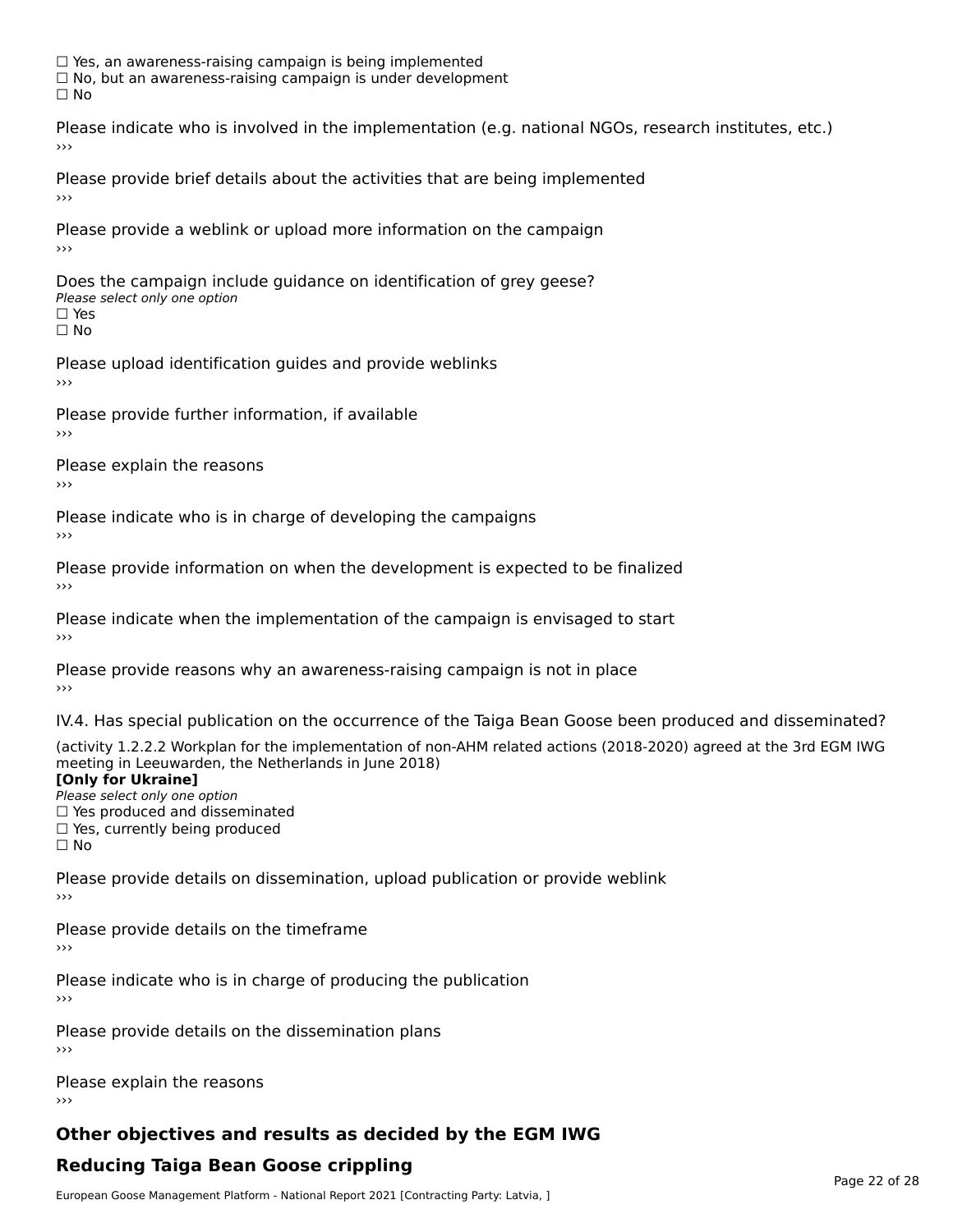IV.5. Have you undertaken any activities to reduce TBG crippling rates?

(activity agreed at the 1st EGM IWG meeting in Kristianstad, Sweden in December 2016)

**[all Participating Range States] Please select only one option** □ Yes<br>□ No ☑ Not applicable

Please provide details on the activities

Please explain the reasons›››

Please explain the reasons

››› No special activities specific to species level. Shooting skills test is part of Hunters education program and Hunters exam

### **Raising identification skills and awareness amongst hunters**

IV.6. Have training programmes to develop identification skills amongst hunters been organized by national hunting associations?

(activity agreed at the 1st EGM IWG meeting in Kristianstad, Sweden in December 2016)

**[all Participating Range States] Law Tarticipating Range**<br>Please select only one option

□ Yes<br>□ No

☑ Not applicable

Please provide more information on the training programmes

Have the training programmes been developed in cooperation with BirdLife partners and other

Please select only one option ☐ Yes☐ No

Please provide a list of cooperating partners

Please provide more information of detailed activities with partners

Please upload any relevant materials

Please provide weblinks

Please explain the reasons

Please explain the reasons

Please explain the reasons

››› Rare presence of TBG during hunting season. Analysis of hunted bird photos organized by Latvian Hunters where presence or rud during nunting season. Analysis or nunted bird<br>Association in cooperation with scientists confirms one bird during 2019

#### **Optionally, please provide any other information related to the implementation of the TBG ISSAP**

Please provide information here›››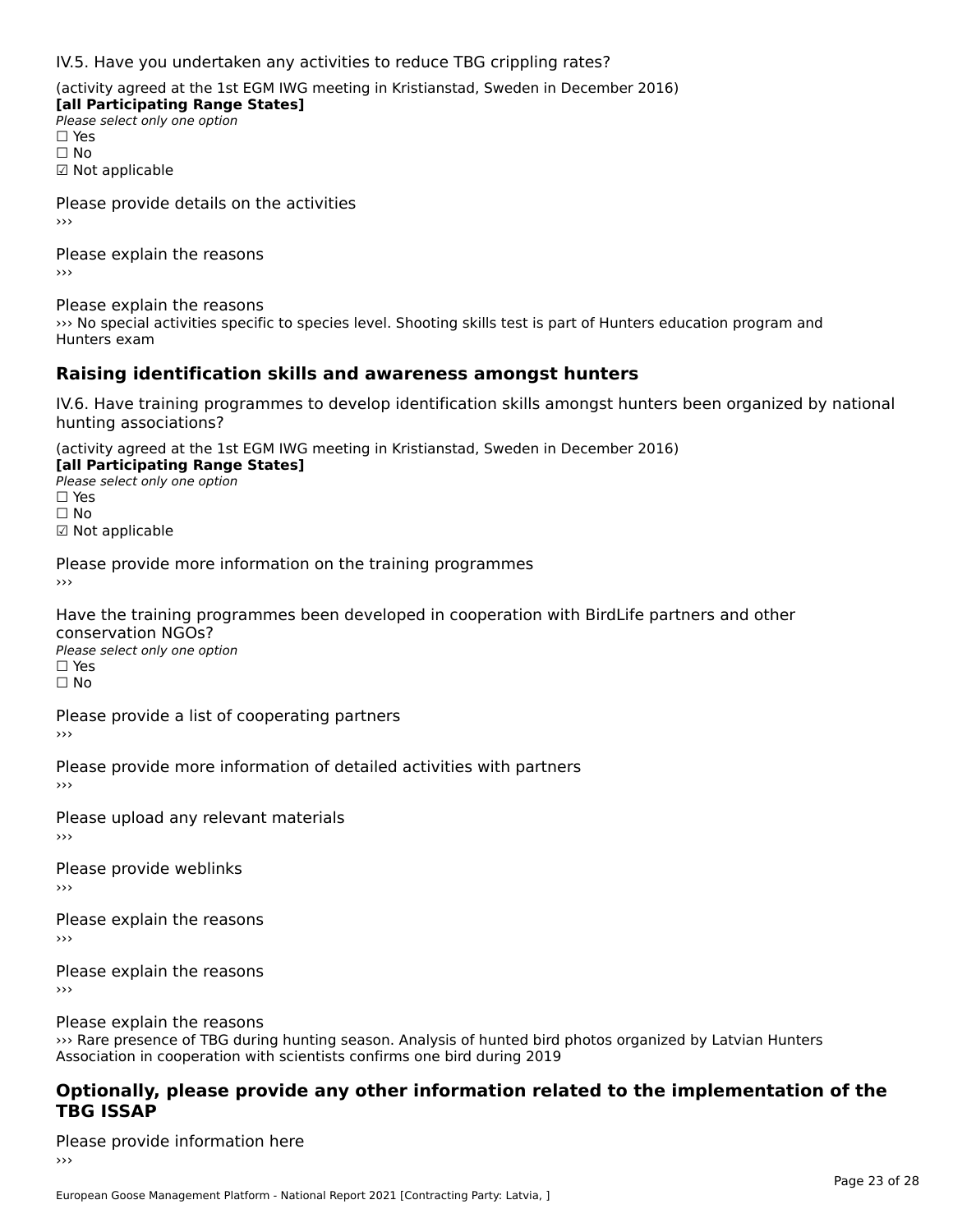# **V. Sub-section B: Taiga Bean Goose International Single SpeciesAction Plan (TBG ISSAP) - Western and Central Management Units**

Participating Range States: **Denmark**, **Finland**, **Norway, Sweden**, **UK**

# **Objective 1 Increase survival rate of adults**

### **Result 1.2 Illegal harvest is reduced to non-significant levels**

V.1. Is TBG shooting investigated in north-east Jutland and Zealand?

(activity 1.2.2.1 Workplan for the implementation of non-AHM related actions (2018-2020) agreed at the 3rd EGM IWG meeting in Leeuwarden, the Netherlands in June 2018) **[Only for Denmark]** 

**□ Please select only one option** □ Yes<br>□ No

Please indicate what activities have been undertaken›››

Please provide results, relevant publications and weblinks ›››

Please explain the reasons›››

#### **Result 1.3: Impact of huntable native predators in breeding and moulting areas is reduced**

V.2. Are annual campaigns undertaken amongst hunters in the breeding areas to strengthen fox v.z. Are annual campaigns und<br>management in your country?

(activity 1.3.1.1 Biannual Taiga Bean Goose implementation plan agreed at the 1st EGM IWG meeting in Kristianstad, Sweden in December 2016)

**[Only for Finland]** Please select only one optionriease<br>□ Yes □ Yes<br>□ No

Please list the areas where the campaigns are being undertaken

Please list the hunting associations involved

Please provide any other relevant details and weblinks ›››

Please explain the reasons

V.3. Has fox management in northernmost Finland been further strengthened by the Finnish Wildlife v.5. Has fox management in northernmost F<br>Agency and the Forestry and Parks Service?

(activity 1.3.1.2 Biannual Taiga Bean Goose implementation plan agreed at the 1st EGM IWG meeting in Kristianstad, Sweden in December 2016) Sweden in December 2016)

[Only for Finland]

**Please select only one option** □ Yes<br>□ No

Please explain what activities have taken place

Please provide results, relevant publications and weblinks ›››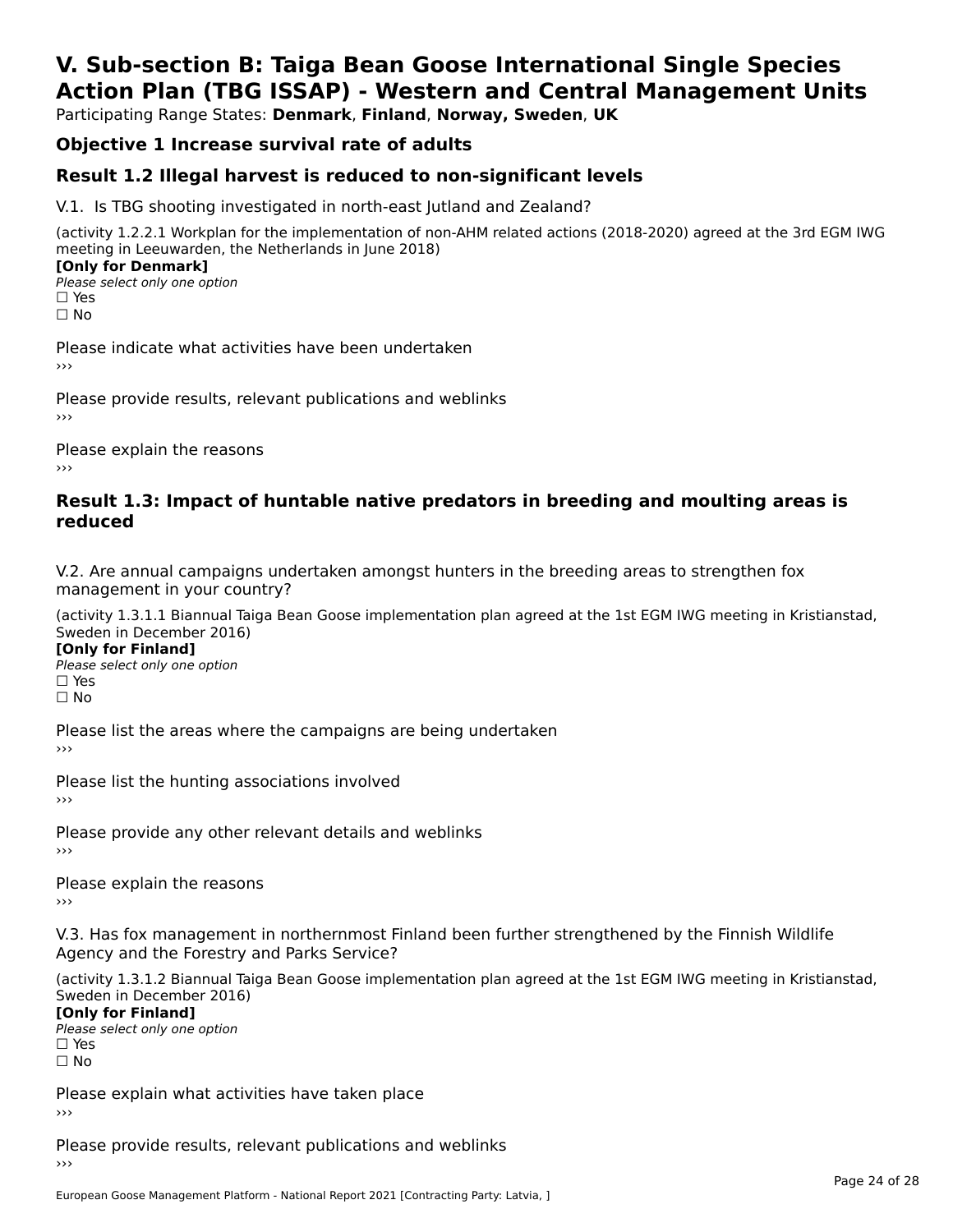# **Result 1.4: Impact of alien predators in breeding and moulting areas is reduced**

V.4. Does your country implement programmes for the eradication of the raccoon dog?

(activity 1.4.1.1 Workplan for the implementation of non-AHM related actions (2018-2020) agreed at the 3rd EGM IWG meeting in Leeuwarden, the Netherlands in June 2018) **[Only for Finland and Sweden]**

**Please select only one option** 

□ Yes<br>□ No

Please provide details about the eradication programme(s) (scope, implementing entities, etc.)

Please provide details on the effectiveness of the programmes

Please provide an update on the current status of the raccoon dog

Please explain the reasons

### **Objective 2. Increase reproductive rates**

### **Result 2.2: Intraspecific competition in spring staging areas is reduced**

V.5. Please provide updates on the implementation of the "fields for geese" programme

(activity 2.2.1.1 Workplan for the implementation of non-AHM related actions (2018-2020) agreed at the 3rd EGM IWG meeting in Leeuwarden, the Netherlands in June 2018) <u>Iony</u> ioi swedenj

V.6. Please provide information on the continuation and implementation of the "unharvested-fields-forbirds" programme (within the Common Agricultural Policy)birds" programme (within the Common Agricultural Policy)

(activity 2.2.1.2 and 2.2.1.3) **CONDUCTS**<br> **[Only for Finland]** 

#### **Objective 3. Stop ongoing loss, fragmentation and degradation of habitats, and restore lost, fragmented and degraded habitats**

### **Result 3.1: Impact of forestry works is reduced**

V.7. Have working models been developed for wildlife-friendly forest management?

(activity 3.1.1.1 Workplan for the implementation of non-AHM related actions (2018-2020) agreed at the 3rd EGM IWG

#### **[Only for Finland]**

**Please select only one option** □ Yes<br>□ No

Please provide details on the working models developed›››

Are these models being implemented? ∩ne enese moders being<br>Please select only one option □ Yes<br>□ No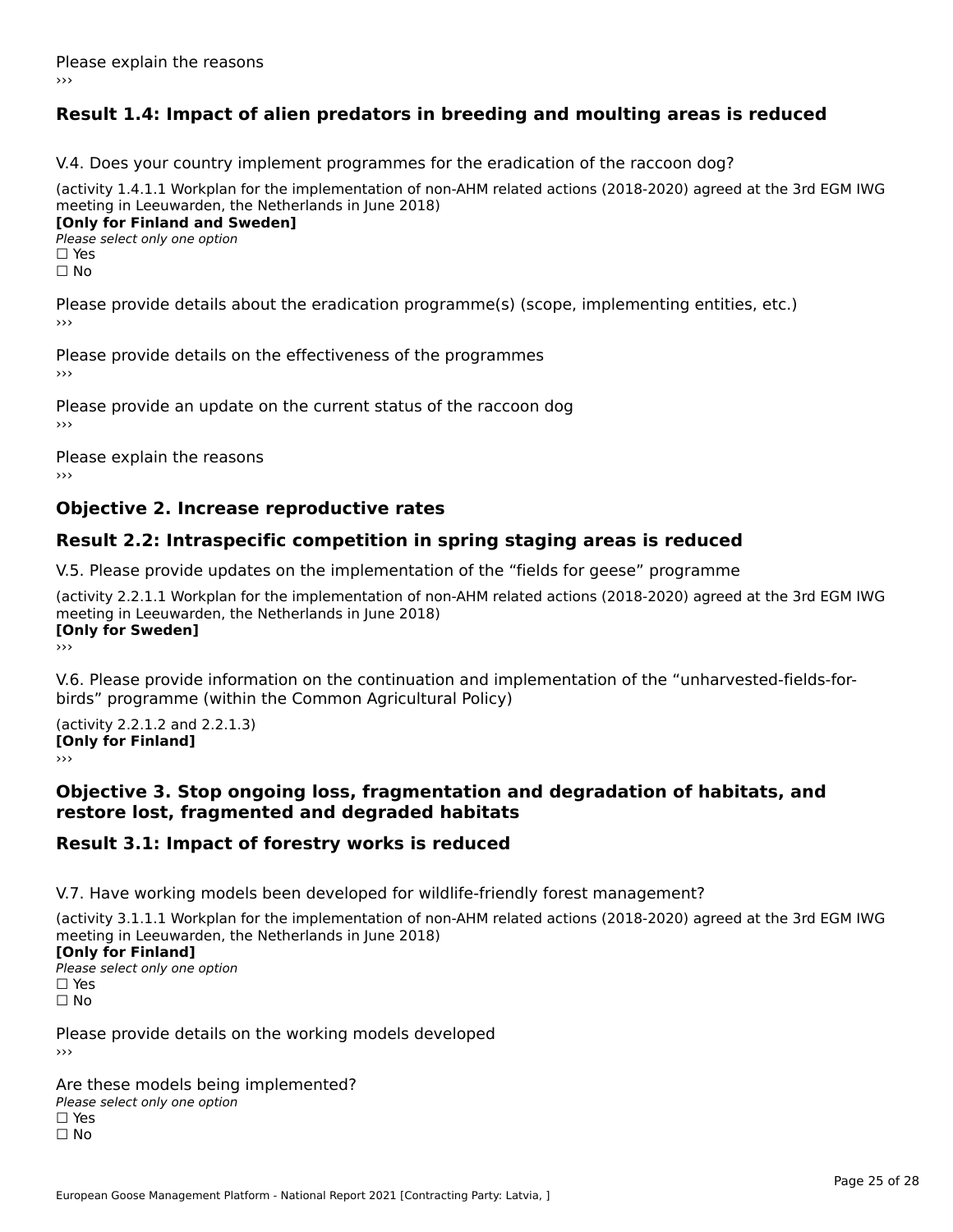Please provide more information on the progress

Have these models been promoted to reach forest owners? ∩ave these models bee<br>Please select only one option □ Yes<br>□ No

Please provide more information›››

Please explain the reasons ›››

Have these models been promoted to reach forest corporations? ∩ave these models bee<br>Please select only one option □ Yes<br>□ No

Please provide more information›››

Please explain the reasons ›››

Please explain the reasons›››

Please explain the reasons›››

V.8. Please indicate the implementation progress to reach the annual goals for mire restoration

(activity 3.1.2.1 Workplan for the implementation of non-AHM related actions (2018-2020) agreed at the 3rd EGM IWG meeting in Leeuwarden, the Netherlands in June 2018) **[all Participating Range States]** ›››

**Result 3.3: Breeding, staging and wintering habitats are not further lost due to oil andgas or renewable energy developments**

#### gas or renewable energy developments

V.9. Are you monitoring the collision risk posed by renewable energy developments to TBG close to the Special Protection Areas, identified as their important wintering sites?

(activity 3.3.1.1 Workplan for the implementation of non-AHM related actions (2018-2020) agreed at the 3rd EGM IWG **[only for Denmark and other Range States as applicable]**

**Please select only one option** □ Yes<br>□ No

Please provide information on the relevant actions that have been undertaken ›››

Please provide any results, if available

Please explain the reasons

# **Result 3.4: Impact of agriculture on natural Taiga Bean Goose habitats is minimized**

V.10. Has the area of managed coastal grasslands under the Common Agricultural Policy (CAP) increased in

(activity 3.4.1.1 Workplan for the implementation of non-AHM related actions (2018-2020) agreed at the 3rd EGM IWG meeting in Leeuwarden, the Netherlands in June 2018) **[only for Finland]**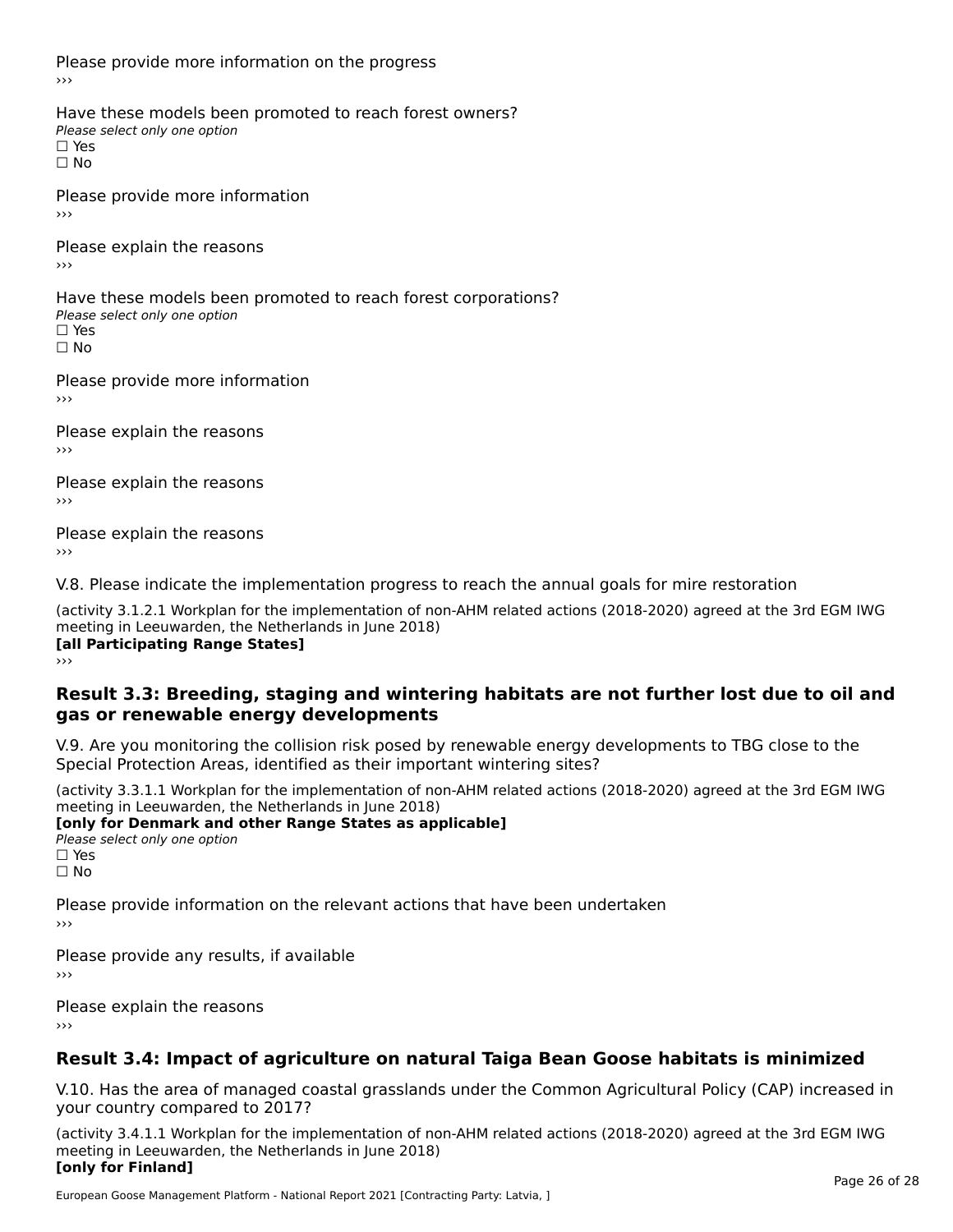Please select only one option □ Yes<br>□ No

Please indicate the size of the total area

›››

Please indicate the additional area managed since the beginning of 2017

Please describe the activities undertaken on grassland management ›››

Please upload relevant documentation and provide weblinks

Please explain the reasons

# **Other objectives and results as decided by the EGM IWG**

#### **Review factors possibly contributing to rapid declines in eastern England andimplement appropriate management responses**implement appropriate management responses

V.11. Have possible factors causing population declines in eastern England been reviewed?

(activity 3.4.2. Workplan for the implementation of non-AHM related actions (2018-2020) agreed at the 3rd EGM IWGmeeting in Leeuwarden, the Netherlands in June 2018) meeting in Leeuwarden, the Netherlands in June 2018)<br>**[only for UK]** 

**∐omy for OR**<br>Please select only one option □ Yes<br>□ No

Please describe those factors and provide further information as available

Are appropriate management responses to these factors being implemented? ric appropriace manage<br>Please select only one option ☐ Yesים<br>⊡ No

Please provide information on the activities implemented ›››

Please provide information about the main achievements and results›››

Please explain the reasons›››

Please explain the reasons ›››

# **Reducing Taiga Bean Goose crippling**

V.12. Have you undertaken any activities in the past three years to reduce TBG crippling rates?

(activity agreed at the 1st EGM IWG meeting in Kristianstad, Sweden in December 2016) **[all Participating Range States]**

[all Participating Range States] Please select only one option☐ Yesים<br>⊡ No □ Not applicable

Please provide details on the activities  $\rightarrow$   $>$